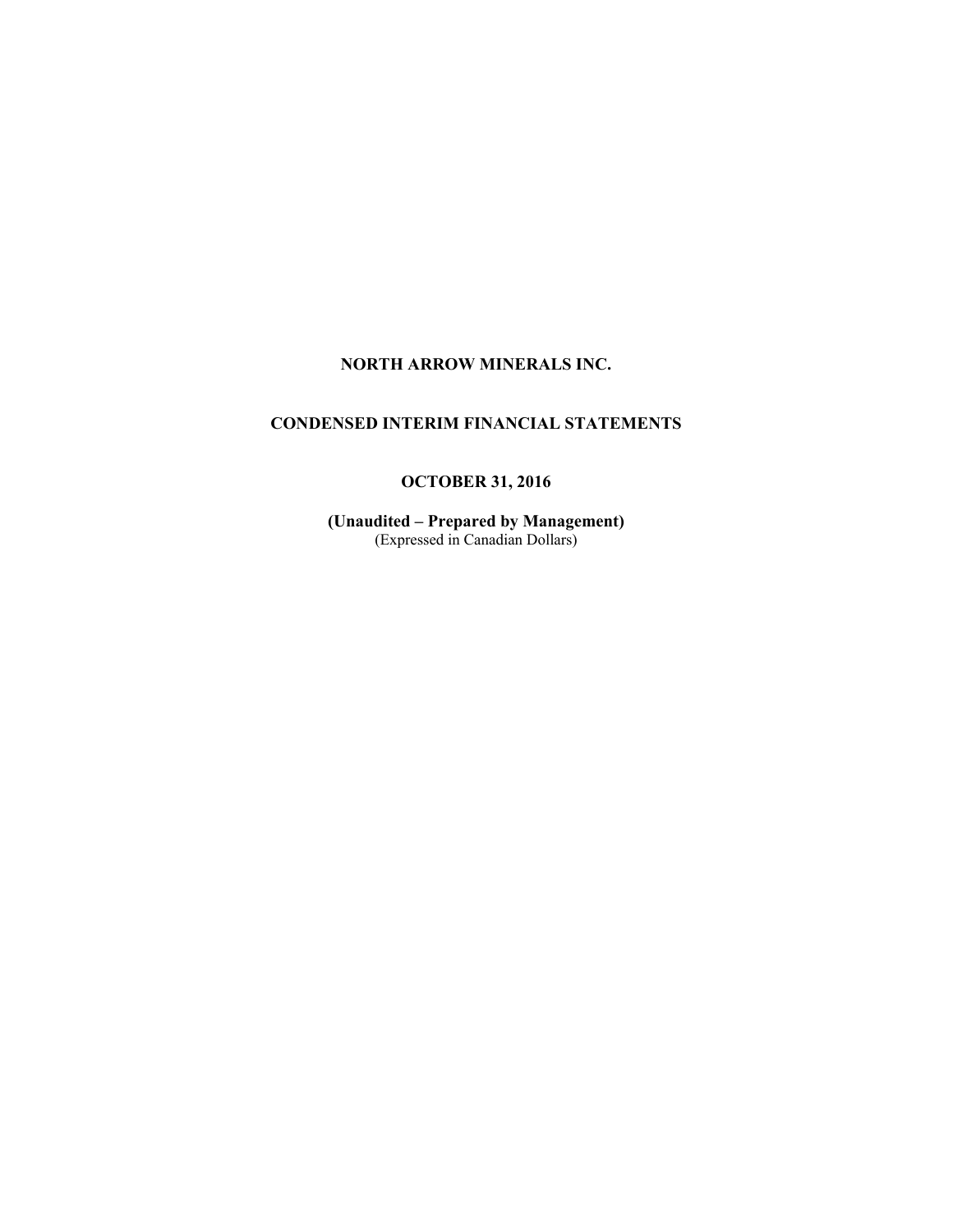### **NORTH ARROW MINERALS INC. CONDENSED INTERIM STATEMENTS OF FINANCIAL POSITION As at (Expressed in Canadian Dollars) (Unaudited- Prepared by Management)**

|                                                   | October 31, 2016 |             | April 30, 2016 |
|---------------------------------------------------|------------------|-------------|----------------|
| <b>ASSETS</b>                                     |                  |             |                |
| Current                                           |                  |             |                |
| Cash                                              | \$<br>1,027,031  | \$          | 2,507,640      |
| Receivables (Note 5)                              | 13,986           |             | 117,880        |
| Marketable securities (Note 6)                    | 176,584          |             | 375            |
| Prepaid expenses                                  | 28,419           |             | 15,419         |
|                                                   | 1,246,020        |             | 2,641,314      |
| <b>Equipment</b> (Note 7)                         | 77,307           |             | 86,979         |
| <b>Exploration and evaluation assets (Note 8)</b> | 11,254,092       |             | 10,556,971     |
|                                                   | \$<br>12,577,419 | $\mathbb S$ | 13,285,264     |
| <b>LIABILITIES</b>                                |                  |             |                |
| Current                                           |                  |             |                |
| Accounts payable and accrued liabilities (Note 9) | \$<br>31,933     | \$          | 606,421        |
| Due to related parties (Note 11)                  | 2,249            |             | 2,249          |
|                                                   | 34,182           |             | 608,670        |
| <b>SHAREHOLDERS EQUITY</b>                        |                  |             |                |
| Capital stock (Note 10)                           | 28,719,107       |             | 28,719,107     |
| Share-based payment reserve (Note 10)             | 3,143,846        |             | 3,141,778      |
| Investment revaluation reserve                    | (50, 513)        |             | (15, 113)      |
| Deficit                                           | (19,269,203)     |             | (19, 169, 178) |
|                                                   | 12,543,237       |             | 12,676,594     |
|                                                   |                  |             |                |

**Approved and authorized on behalf of the Board on November 29, 2016:**

*"D. Grenville Thomas"* Director *"Blair Murdoch"* Director

The accompanying notes are an integral part of these financial statements.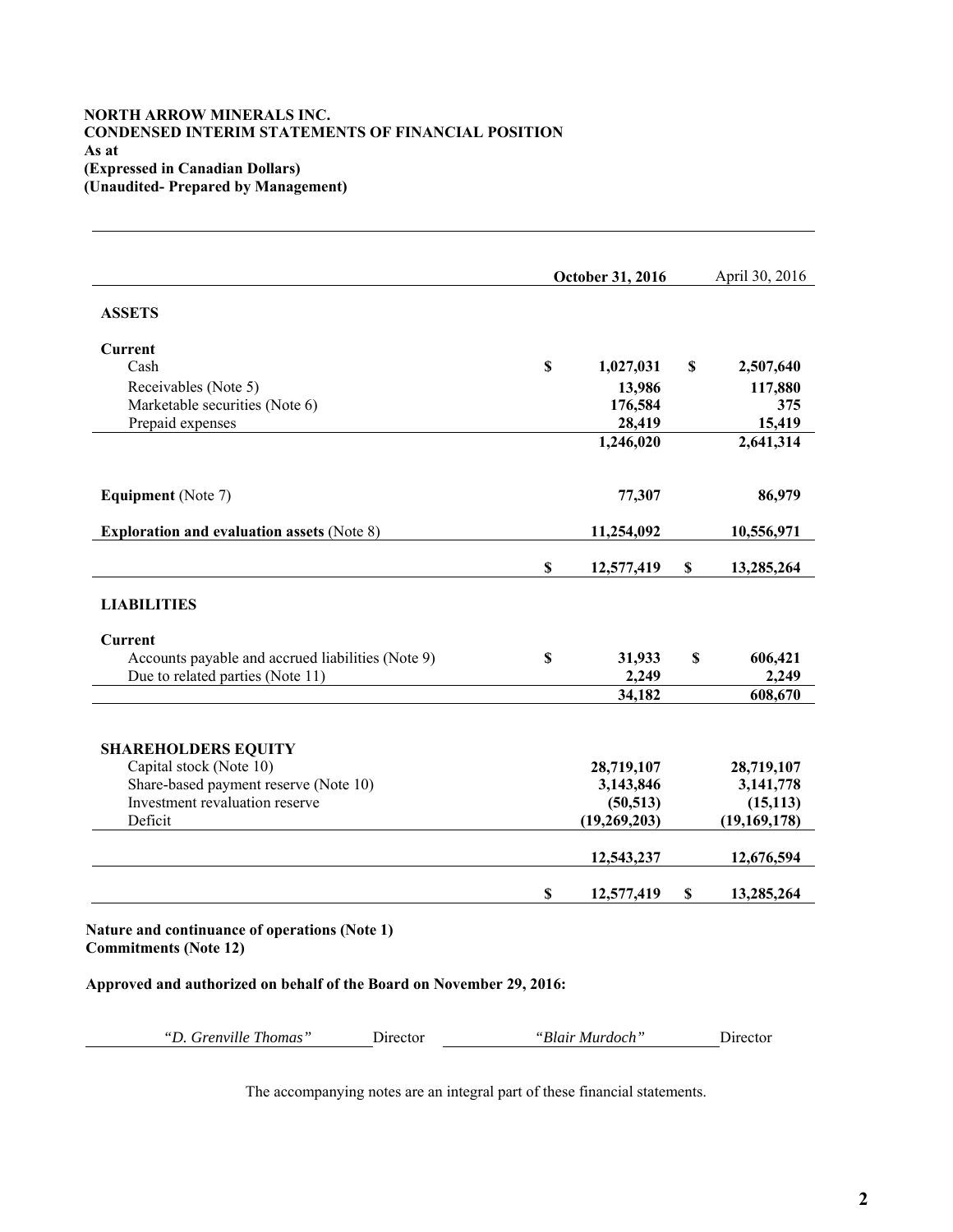### **NORTH ARROW MINERALS INC. CONDENSED INTERIM STATEMENTS OF LOSS AND COMPREHENSIVE LOSS For the Three and Six Months Ended October 31, 2016 and 2015 (Unaudited – Prepared by Management) (Expressed in Canadian Dollars)**

|                                                         | <b>Three Months</b> |                          |              | <b>Three</b><br><b>Months</b> |                           | <b>Six Months</b> | <b>Six Months</b> |
|---------------------------------------------------------|---------------------|--------------------------|--------------|-------------------------------|---------------------------|-------------------|-------------------|
|                                                         |                     | ended                    |              | ended                         |                           | ended             | ended             |
|                                                         | October 31,         |                          | October 31,  |                               |                           | October 31,       | October 31,       |
|                                                         |                     | 2016                     |              | 2015                          |                           | 2016              | 2015              |
|                                                         |                     |                          |              |                               |                           |                   |                   |
| <b>EXPENSES</b>                                         |                     |                          |              |                               |                           |                   |                   |
| Advertising, promotion and travel                       | \$                  | 6,572                    | \$           | 14,724                        |                           | \$21,124          | \$<br>23,838      |
| Consulting                                              |                     | 4,500                    |              | 2,249                         |                           | 9,000             | 2,249             |
| Depreciation                                            |                     | 4,836                    |              | 5,190                         |                           | 9,672             | 9,808             |
| Office, miscellaneous and rent                          |                     | 22,310                   |              | 31,712                        |                           | 58,229            | 70,112            |
| Professional fees                                       |                     | 3,100                    |              | 1,650                         |                           | 4,687             | 9,690             |
| Property investigation costs                            |                     | 568                      |              | 26,913                        |                           | 13,606            | 150,432           |
| Regulatory and filing fees                              |                     | 772                      |              | 1,574                         |                           | 1,829             | 6,844             |
| Salaries and benefits                                   |                     | 95,035                   |              | 79,093                        |                           | 176,280           | 196,632           |
| Share-based compensation (Note 10)                      |                     | $\overline{\phantom{a}}$ |              | 38,460                        |                           | 2,068             | 121,106           |
|                                                         |                     |                          |              |                               |                           |                   |                   |
|                                                         | (137,693)           |                          |              | (201, 565)                    |                           | (296, 495)        | (590, 711)        |
| Interest and foreign exchange                           |                     | 1,448                    |              | 12,582                        |                           | 4,145             | 21,462            |
| Recovery of exploration and evaluation assets (Note 8)  |                     | 32,500                   |              |                               |                           | 266,024           |                   |
| Loss on sale of marketable securities                   |                     | (1,595)                  |              |                               |                           | (1,595)           |                   |
| Loss on revaluation of warrants (Note 6)                |                     | (13, 915)                |              |                               |                           | (13, 915)         |                   |
| Write-off of exploration and evaluation assets (Note 8) |                     | (18, 205)                |              |                               |                           | (58, 189)         |                   |
|                                                         |                     |                          |              |                               |                           |                   |                   |
|                                                         |                     | 233                      |              | 12,582                        |                           | 196,470           | 21,462            |
|                                                         |                     |                          |              |                               |                           |                   |                   |
| Loss for the period                                     | (137, 460)          |                          |              | (188,983)                     |                           | (100, 025)        | (569, 249)        |
|                                                         |                     |                          |              |                               |                           |                   |                   |
| Unrealized loss on available-for-sale financial         |                     |                          |              |                               |                           |                   |                   |
| assets (Note 6)                                         |                     | (98, 800)                |              | (150)                         |                           | (35, 400)         | (300)             |
|                                                         |                     |                          |              |                               |                           |                   |                   |
|                                                         |                     |                          |              |                               |                           |                   |                   |
| Comprehensive loss for the period                       | \$(236, 260)        |                          | \$(189, 133) |                               |                           | \$(135, 425)      | \$<br>(569, 549)  |
|                                                         |                     |                          |              |                               |                           |                   |                   |
|                                                         |                     |                          |              |                               |                           |                   |                   |
| Basic and diluted loss per share                        |                     | \$(0.00)                 | \$           | (0.00)                        | $\boldsymbol{\mathsf{S}}$ | (0.00)            | \$<br>(0.01)      |
|                                                         |                     |                          |              |                               |                           |                   |                   |
| Weighted average number of common shares                | 54,155,741          |                          | 54,155,741   |                               |                           | 54, 155, 741      | 53,514,937        |

The accompanying notes are an integral part of these financial statements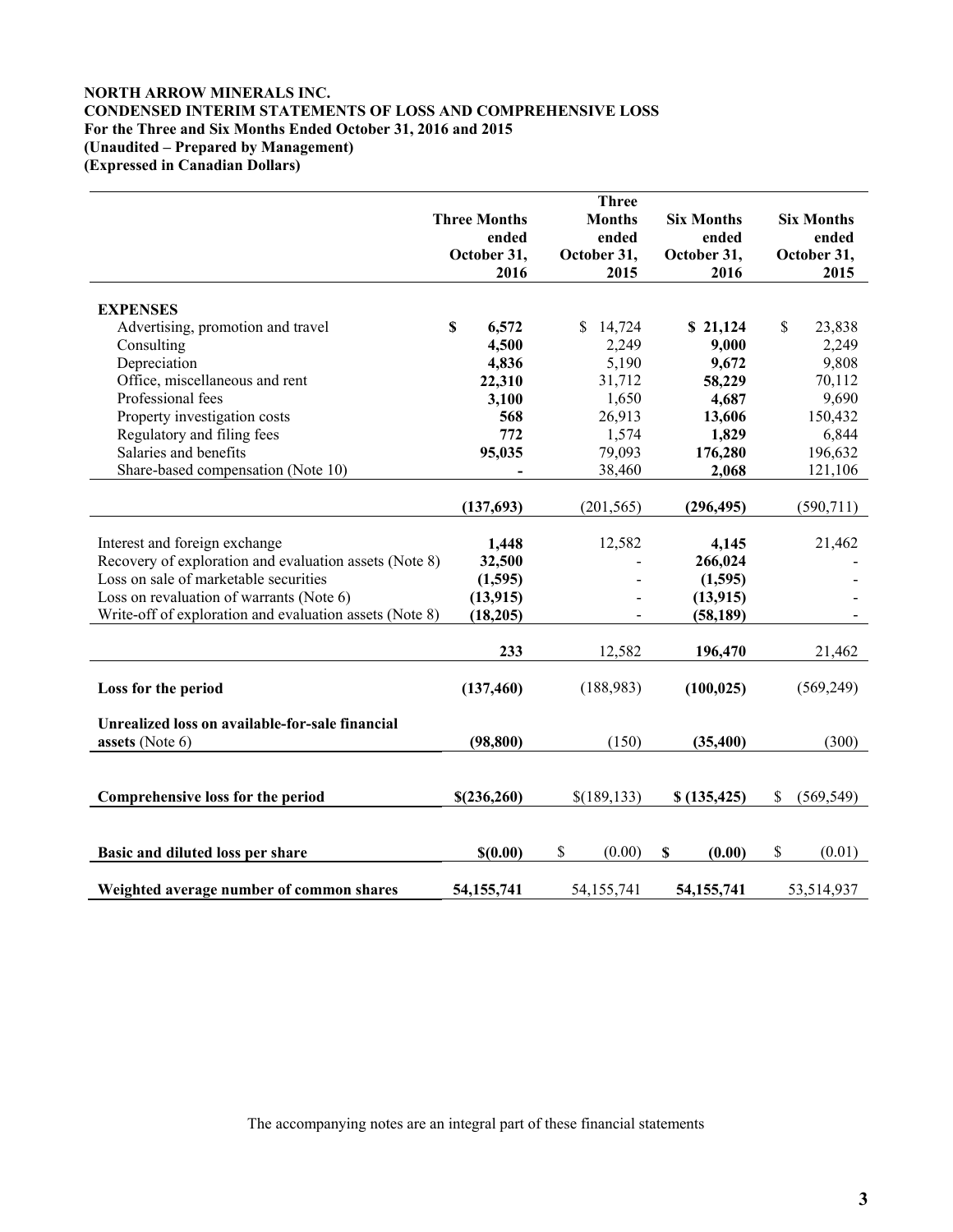### **NORTH ARROW MINERALS INC. CONDENSED INTERIM STATEMENTS OF CASH FLOWS For the Six Months Ended October 31, 2016 and 2015 (Unaudited – Prepared by Management) (Expressed in Canadian Dollars)**

|                                                                                                                                                                                                           |    | 2016                             | 2015                                              |
|-----------------------------------------------------------------------------------------------------------------------------------------------------------------------------------------------------------|----|----------------------------------|---------------------------------------------------|
| <b>CASH FLOWS FROM OPERATING ACTIVITIES</b>                                                                                                                                                               |    |                                  |                                                   |
| Loss for the period                                                                                                                                                                                       | S  | (100, 025)                       | \$<br>(569, 249)                                  |
| Items not involving cash:                                                                                                                                                                                 |    |                                  |                                                   |
| Depreciation                                                                                                                                                                                              |    | 9,672                            | 9,808                                             |
| Share-based compensation                                                                                                                                                                                  |    | 2,068                            | 121,106                                           |
| Write-off of exploration and evaluation assets                                                                                                                                                            |    | 58,189                           |                                                   |
| Recovery of exploration and evaluation assets                                                                                                                                                             |    | (266, 024)                       |                                                   |
| Loss on revaluation of warrants                                                                                                                                                                           |    | 13,915                           |                                                   |
| Loss on sale of marketable securities                                                                                                                                                                     |    | 1,595                            |                                                   |
| Changes in non-cash working capital items:                                                                                                                                                                |    |                                  |                                                   |
| Decrease in receivables                                                                                                                                                                                   |    | 103,894                          | 77,059                                            |
| Increase in prepaid expenses                                                                                                                                                                              |    | (13,000)                         | (42,967)                                          |
| Decrease in accounts payable and accrued liabilities                                                                                                                                                      |    | (58, 110)                        | (49,621)                                          |
| Decrease in due to related parties                                                                                                                                                                        |    |                                  | (4, 351)                                          |
|                                                                                                                                                                                                           |    | (247, 826)                       | (458,215)                                         |
| Proceeds on sale of data<br>Proceeds on sale of marketable securities<br>Purchase of equipment<br><b>CASH FLOWS FROM FINANCING ACTIVITIES</b><br>Proceeds from issuance of shares<br>Share issuance costs |    | 32,500<br>6,405<br>(1, 232, 783) | (15,091)<br>(1,202,372)<br>4,000,450<br>(347,697) |
|                                                                                                                                                                                                           |    |                                  | 3,652,753                                         |
| Change in cash during the period                                                                                                                                                                          |    | (1,480,609)                      | 1,992,166                                         |
| Cash, beginning of period                                                                                                                                                                                 |    | 2,507,640                        | 2,102,920                                         |
| Cash, end of period                                                                                                                                                                                       | \$ | 1,027,031                        | \$<br>4,095,086                                   |
| Cash paid during the period for interest                                                                                                                                                                  | \$ |                                  | \$                                                |
| Cash paid during the period for income taxes                                                                                                                                                              | \$ |                                  | \$                                                |

# **Supplemental disclosure with respect to cash flows (Note 13)**

The accompanying notes are an integral part of these financial statements.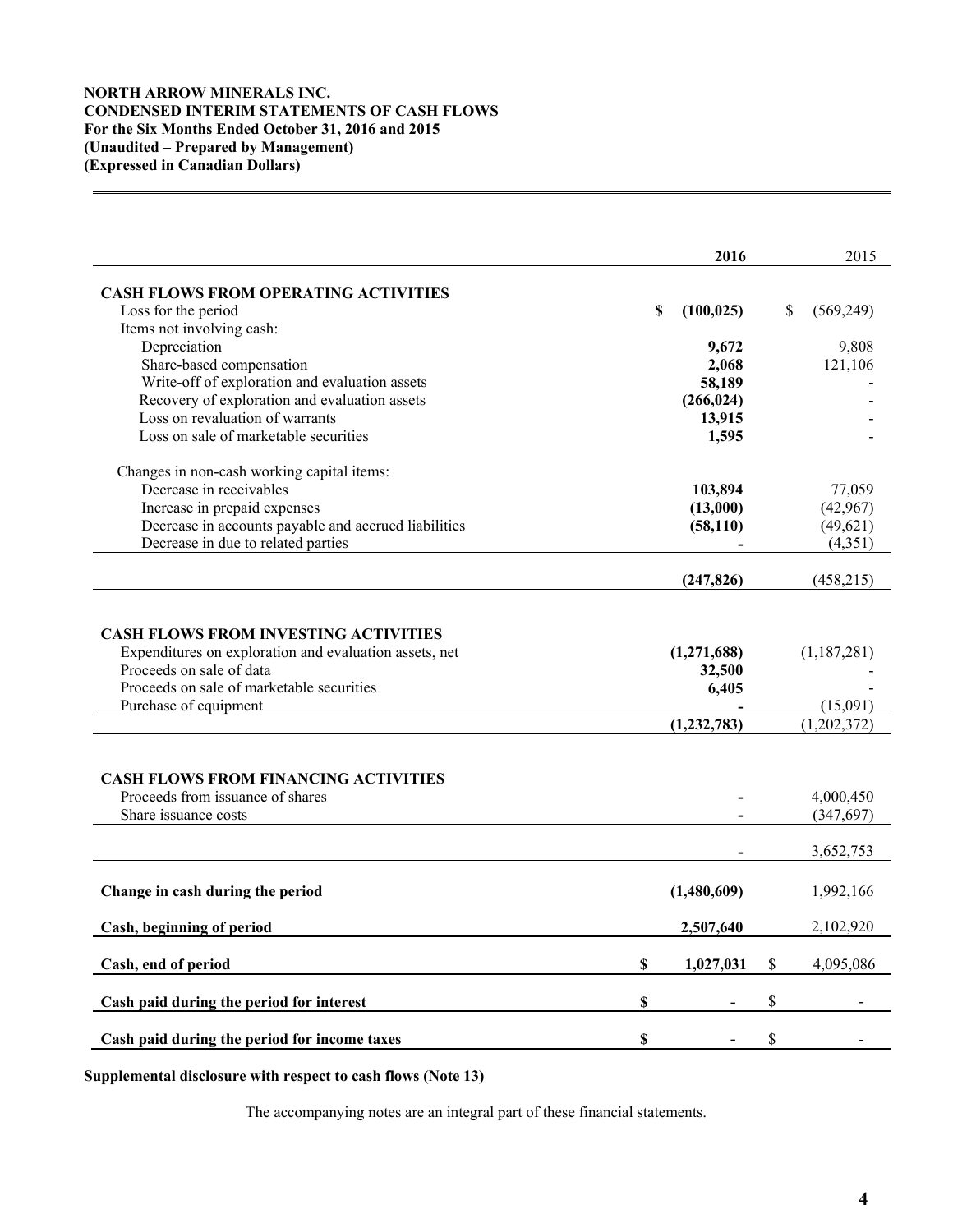### **NORTH ARROW MINERALS INC. CONDENSED INTERIM STATEMENTS OF CHANGES IN EQUITY (Unaudited – Prepared by Management) (Expressed in Canadian Dollars)**

 $\overline{a}$ 

|                                                                                                              | Number of<br><b>Shares</b> | Capital Stock             | Share-based<br>payment<br>reserve | Investment<br>revaluation<br>reserve | Deficit                      | Total                                                       |
|--------------------------------------------------------------------------------------------------------------|----------------------------|---------------------------|-----------------------------------|--------------------------------------|------------------------------|-------------------------------------------------------------|
| Balance, April 30, 2015<br>Share-based compensation<br>Net loss<br>Investment loss<br>Private placement- net | 49,944,741<br>4,211,000    | \$25,066,354<br>3,652,753 | \$2,985,473<br>121,106            | \$(14,888)<br>(300)                  | \$(15,317,813)<br>(569, 249) | \$12,719,126<br>121,106<br>(569, 249)<br>(300)<br>3,652,753 |
| Balance, October 31, 2015                                                                                    | 54,155,741                 | \$28,719,107              | \$3,106,579                       | \$(15,188)                           | \$(15,887,062)               | \$15,923,436                                                |
| Balance, April 30, 2016<br>Share-based compensation<br>Net loss<br>Investment loss                           | 54, 155, 741               | \$28,719,107              | \$3,141,778<br>2,068              | \$(15,113)<br>(35, 400)              | \$(19,169,178)<br>(100, 025) | \$12,676,594<br>2,068<br>(100, 025)<br>(35, 400)            |
| Balance, October 31, 2016                                                                                    | 54, 155, 741               | \$28,719,107              | \$3,143,846                       | \$ (50,513)                          | \$(19,269,203)               | \$12,543,237                                                |

The accompanying notes are an integral part of these financial statements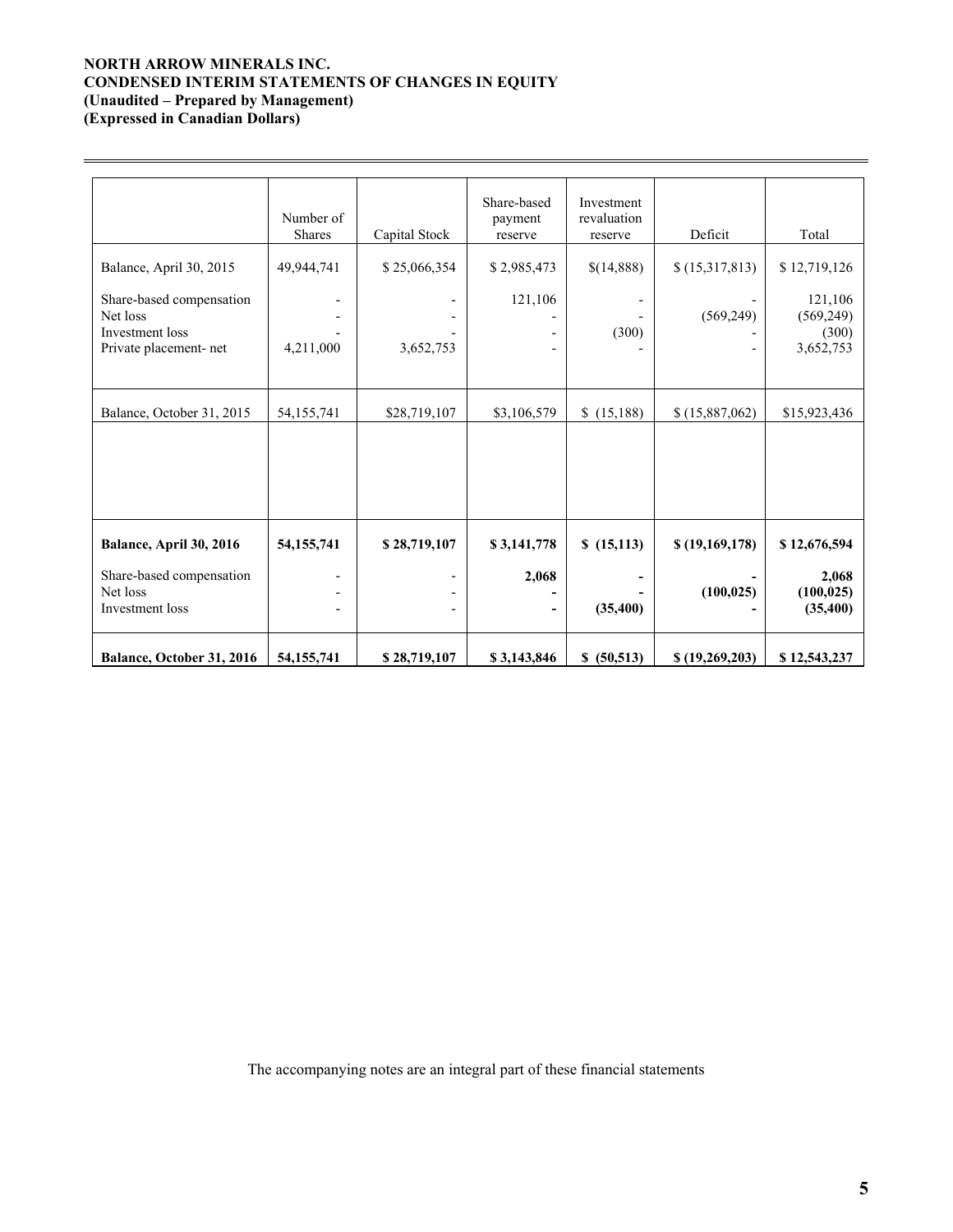### **1. NATURE AND CONTINUANCE OF OPERATIONS**

 $\overline{a}$ 

North Arrow Minerals Inc. (the "Company") is incorporated federally under the laws of the Canada Business Corporations Act ("CBCA").

The condensed interim financial statements of the Company are presented in Canadian dollars, which is the functional currency of the Company. The Company trades on the TSX Venture Exchange (TSXV – NAR) and its registered office address is Ste. #960-789 West Pender Street, Vancouver, BC, Canada V6C 1H2.

The Company's principal business activity is the acquisition and exploration of exploration and evaluation assets. To date, the Company has not generated significant revenues from operations and is considered to be in the exploration stage.

The Company is in the process of acquiring and exploring its exploration and evaluation assets and has not yet determined whether these properties contain reserves that are economically recoverable. These financial statements have been prepared on the assumption that the Company will continue in operation for the foreseeable future and will be able to realize assets and discharge liabilities in the normal course of operations. At October 31, 2016, the Company has a deficit of \$19,269,203, no current source of revenue and may require additional funding to meet its planned activities. The Company's continuation as a going concern is dependent on the successful results from its mineral property exploration activities and its ability to raise equity capital or borrowings sufficient to meet current and future obligations. There can be no assurances that management's plans for the Company will be successful. These material uncertainties may cast significant doubt upon the Company's ability to continue as a going concern. These financial statements do not include any adjustments to the recoverability and classification of assets and liabilities that might be necessary, should the Company be unable to continue as a going concern.

# **2. BASIS OF PRESENTATION**

#### **a) Statement of Compliance**

These condensed interim financial statements have been prepared in accordance with International Financial Reporting Standards ("IFRS") as issued by the International Accounting Standards Board ("IASB") and the interpretations of the International Financial Reporting Interpretations Committee ("IFRIC") and specifically with IFRS applicable to the preparation of interim financial statements, including IAS 34, Interim Financial Reporting (IAS 34). The Accounting policies applied in preparation of these condensed interim financial statements are consistent with those applied and disclosed in the Company's financial statements for the year ended April 30, 2016. These financial statements should be read in conjunction with the Company's audited financial statements for the year ended April 30, 2016. These financial statements are presented in Canadian dollars unless otherwise noted.

### **b) Historical cost**

These condensed interim financial statements have been prepared on a historical cost basis except for certain financial instruments measured at fair value.

#### **c) Significant accounting judgments, estimates and assumptions**

The preparation of financial statements in conformity with IFRS requires management to make certain estimates, judgments and assumptions that affect the reported amounts of assets and liabilities at the date of the financial statements and the reported revenues and expenses during this period.

Although management uses historical experiences and its best knowledge of the amount, events or actions to form the basis for judgments and estimates, actual results may differ from these estimates.

The most significant accounts that require estimates as the basis for determining the stated amounts include the recoverability of exploration and evaluation assets, valuation of share-based payments, valuation of warrants and the valuation of deferred tax amounts.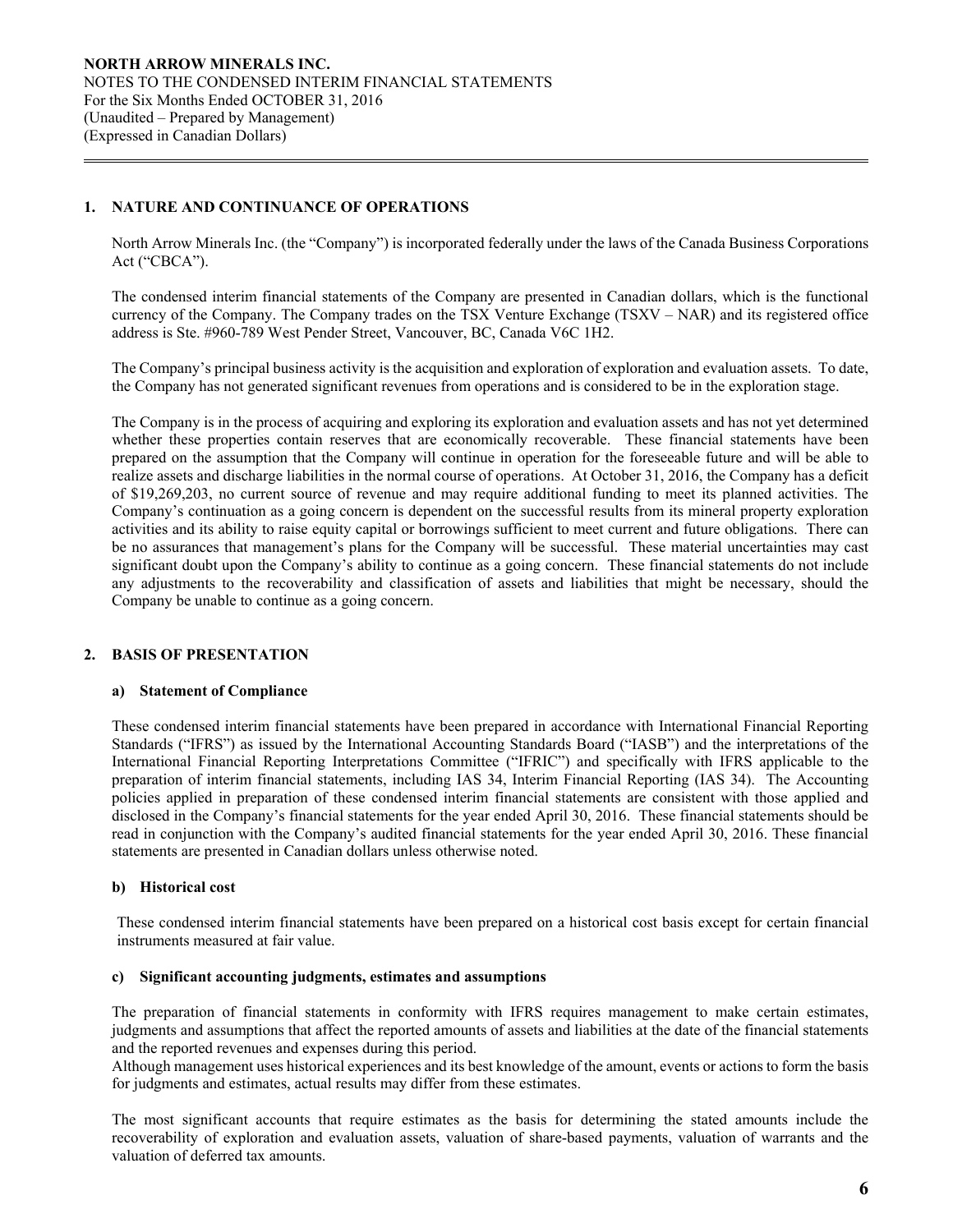### **2. BASIS OF PRESENTATION - continued**

 $\overline{a}$ 

Critical judgments exercised in applying accounting policies that have the most significant effect on the amounts recognized in the consolidated financial statements are as follows:

(i) Economic recoverability and probability of future benefits of exploration and evaluation costs*.* 

 Management has determined that exploration, evaluation and related costs incurred which were capitalized may have future economic benefits and may be economically recoverable. Management uses several criteria in its assessments of economic recoverability and probability of future economic benefits including geologic and other technical information, history of conversion of mineral deposits with similar characteristics to its own properties to proven and probable mineral reserves, the quality and capacity of existing infrastructure facilities, evaluation of permitting and environmental issues and local support for the project.

(ii) Valuation of share-based payments and warrants

The Company uses the Black-Scholes Option Pricing Model for valuation of share-based payments and warrants. Option pricing models require the input of subjective assumptions including expected price volatility, interest rates and forfeiture rate. Changes in the input assumptions can materially affect the fair value estimate and Company's earnings and equity reserves.

(iii) Income taxes

In assessing the probability of realizing income tax assets, management makes estimates related to expectations of future taxable income, applicable tax opportunities, expected timing of reversals of existing temporary differences and the likelihood that tax positions taken will be sustained upon examination by applicable tax authorities. In making its assessments, management gives additional weight to positive and negative evidence that can be objectively verified.

### **3. SIGNIFICANT ACCOUNTING POLICIES – New Accounting pronouncements**

Certain pronouncements were issued by the IASB or IFRIC but are not yet effective as at October 31, 2016. The Company intends to adopt these standards and interpretations when they become effective.

The following are the accounting standards issued but not effective as of October 31, 2016, that the Company believes could be significant.

 IFRS 9 - Financial Instruments – classification and measurement - Effective for annual periods beginning on or after January 1, 2018.

> This is the first part of a new standard on classification and measurement of financial assets that will replace IAS 39, "Financial Instruments: Recognition and Measurement". All equity instruments are measured at fair value. A debt instrument is recorded at amortized cost only if the entity is holding it to collect contractual cash flows and the cash flows represent principal and interest. Otherwise it is measured at fair value with changes in fair value through profit or loss. In addition, this new standard has been updated to include guidance on financial liabilities and derecognition of financial instruments.

 IFRS 16 – Leases - Effective for annual periods commencing on or after January 1, 2019 This new standard eliminates the classification of leases as either operating or finance leases and introduces a single lessee accounting model which requires the lessee to recognize assets and liabilities for all leases with a term of longer than 12 months.

The Company is currently assessing the impact of these new accounting standards on its consolidated financial statements.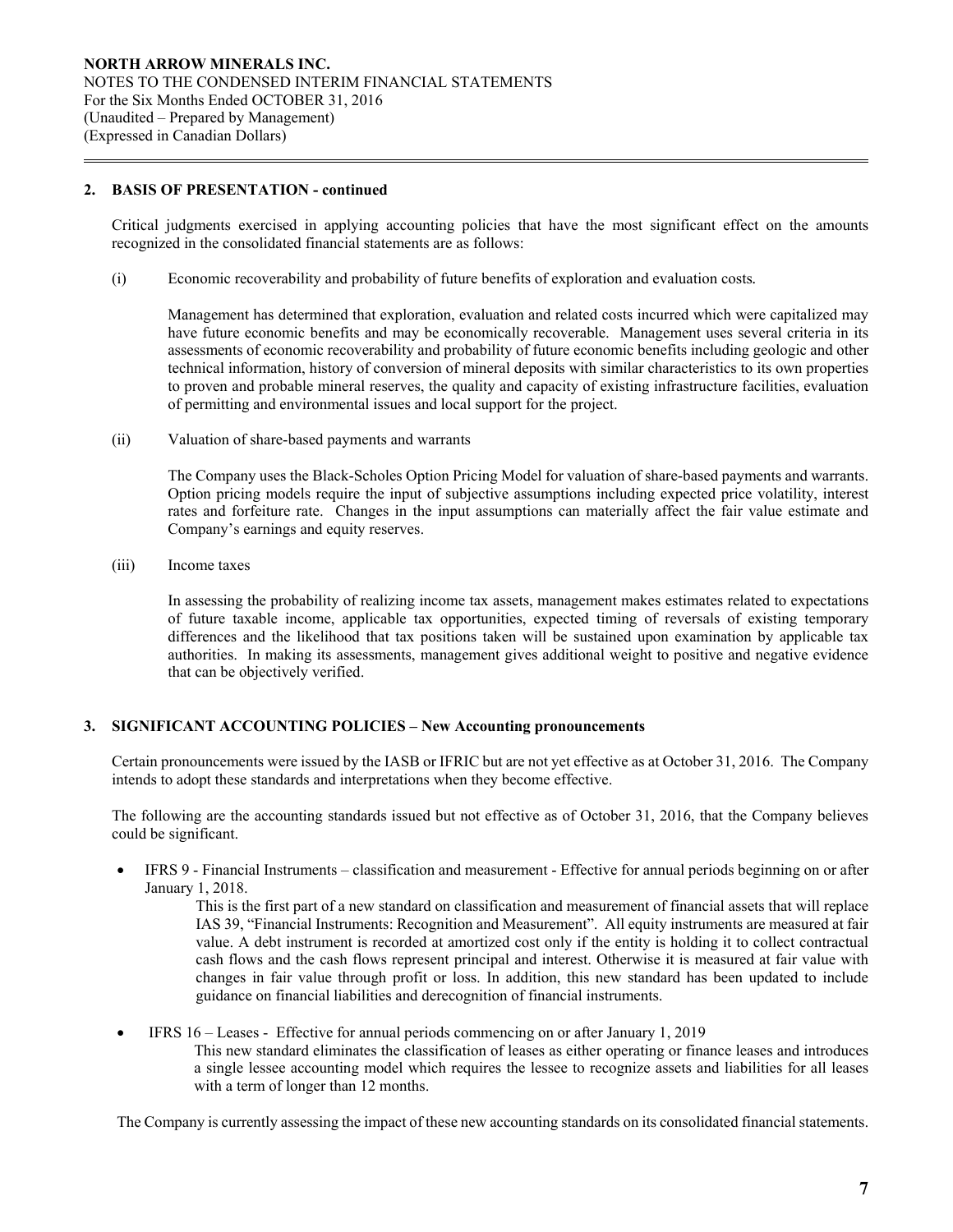### **4. FINANCIAL INSTRUMENTS AND RISK MANAGEMENT**

Financial instruments measured at fair value are classified into one of three levels in the fair value hierarchy according to the relative reliability of the inputs used to estimate the fair values. The three levels of the fair value hierarchy are:

- Level 1 Unadjusted quoted prices in active markets for identical assets or liabilities;
- Level 2 Inputs other than quoted prices that are observable for the asset or liability either directly or indirectly; and
- Level 3 Inputs that are not based on observable market data.

The Company's financial instruments consist of cash, marketable securities, receivables, accounts payable and accrued liabilities and due to related parties. Cash is carried at fair value using a Level 1 fair value measurement. The carrying value of receivables, accounts payable and accrued liabilities and due to related parties approximate their fair values due to their immediate or short-term maturity. Marketable securities consisting of common shares are recorded at fair value based on the quoted market prices in active markets at the reporting date, which is consistent with Level 1 of the fair value hierarchy**.** Marketable securities consisting of warrants are recorded at fair value based on a Black Scholes pricing model consistent with Level 3 of the fair value hierarchy.

The Company is exposed to a variety of financial risks by virtue of its activities, including credit risk, interest rate risk, liquidity risks, foreign currency risk, and equity market risk. The Company's objective with respect to risk management is to minimize potential adverse effects on the Company's financial performance. The Board of Directors provides direction and guidance to management with respect to risk management. Management is responsible for establishing controls and procedures to ensure that financial risks are mitigated to acceptable levels.

### Credit risk

 $\overline{a}$ 

Credit risk is the risk of financial loss to the Company if a counter-party to a financial instrument fails to meet its contractual obligations. The Company manages credit risk by investing its excess cash in short-term investments with investment grade ratings, issued by a Canadian chartered bank. The Company's receivables consist primarily of sales tax receivables due from the federal government and receivables from companies with which the Company has exploration agreements or options. The maximum exposure to credit risk at the reporting date is the carrying value of the Company's receivables and cash.

#### Interest rate risk

Interest rate risk is the risk that the fair value or future cash flows of a financial instrument will fluctuate because of changes in market interest rates. Financial assets and liabilities with variable interest rates expose the Company to interest rate risk with respect to its cash flow. It is management's opinion that the Company is not exposed to significant interest rate risk.

### Liquidity risk

Liquidity risk is the risk that the Company will not be able to meet its obligations as they become due. The Company's ability to continue as a going concern is dependent on management's ability to raise the funds required through future equity financings, asset sales or exploration option agreements, or a combination thereof. The Company has no regular cash flow from its operating activities. The Company manages its liquidity risk by forecasting cash flow requirements for its planned exploration and corporate activities and anticipating investing and financing activities. Management and the Board of Directors are actively involved in the review, planning and approval of annual budgets and significant expenditures and commitments. Failure to realize additional funding could cast significant doubt on the Company's ability to continue as a going concern. As at October 31, 2016, the Company had cash of \$1,027,031 (April 30, 2016 - \$2,507,640) available to settle current liabilities of \$34,182 (April 30, 2016 - \$608,670).

### Foreign currency risk

 The Company's activities are within Canada and accordingly the Company is not subject to significant foreign currency risk.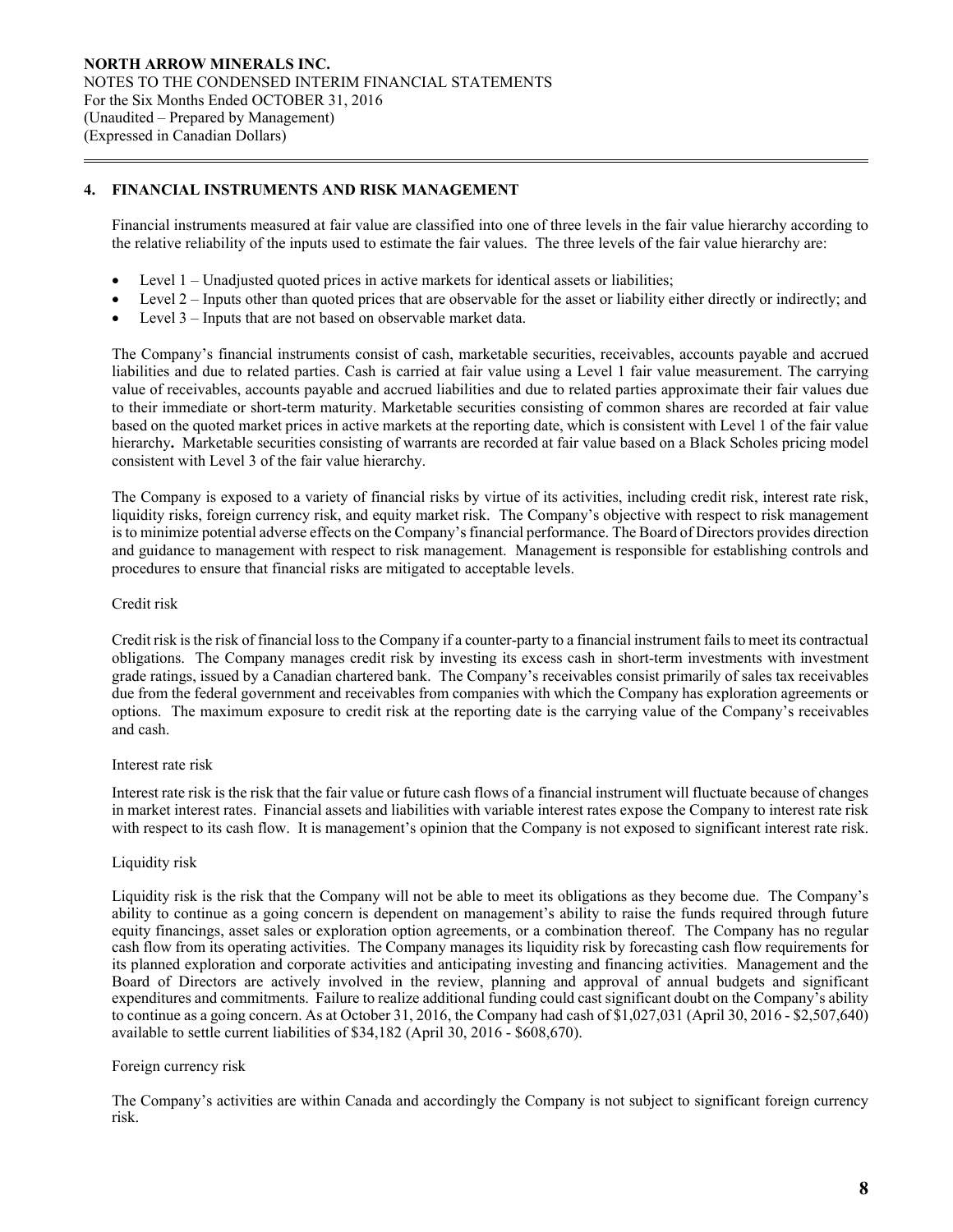### **4. FINANCIAL INSTRUMENTS AND RISK MANAGEMENT - continued**

#### Equity market risk

 $\overline{a}$ 

The Company is exposed to equity price risk arising from its marketable securities, which are classified as available-forsale. The Company plans to sell its marketable securities as market conditions permit, or as is required to finance the Company's operations from time-to-time.

### **5. RECEIVABLES**

|                                          | <b>October 31, 2016</b> | April 30, 2016   |
|------------------------------------------|-------------------------|------------------|
| HST/GST receivables<br>Other receivables | 10,864<br>3,122         | 108,764<br>9,116 |
|                                          | 13,986                  | 117,880          |

# **6. MARKETABLE SECURITIES**

During the six months ended October 31, 2016, the Company sold its interest in the in the previously written off Torp Lake and Phoenix mineral claims to Clean Commodities Corp. (previously Athabasca Nuclear Corp.) for consideration of 2,500,000 common shares of Clean Commodities Corp. having a fair value of \$200,000 and warrants entitling the Company to purchase an additional 1,000,000 common shares at a price of \$0.20 for a period of two years with a fair value of \$33,524.

|                                                                                                                                             |           |                                  | <b>October 31, 2016</b><br>Cost of |                   |                          | April 30, 2016     |               |
|---------------------------------------------------------------------------------------------------------------------------------------------|-----------|----------------------------------|------------------------------------|-------------------|--------------------------|--------------------|---------------|
|                                                                                                                                             | Cost      | <b>Unrealized</b><br>Gain (Loss) | <b>Securities</b><br>Sold          | <b>Fair Value</b> | Cost                     | Unrealized<br>Loss | Fair<br>Value |
| Minerals<br>Adamera<br>$Corp. -15,000$ shares<br>Clean<br>Commodities<br>2,400,000<br>Corp.<br>$\qquad \qquad -$<br>shares (July 31, 2016 - | \$15,488  | \$(14,513)                       |                                    | \$975             | \$15,488                 | \$(15,113)         | \$375         |
| 2,500,000 shares)                                                                                                                           | 200,000   | (36,000)                         | (8,000)                            | 156,000           | $\overline{\phantom{0}}$ |                    |               |
| Clean<br>Commodities<br>1,000,000<br>Corp.<br>$\overline{\phantom{0}}$                                                                      | 215,488   | (50, 513)                        | (8,000)                            | 156,975           | 15,488                   | (15, 113)          | 375           |
| warrants                                                                                                                                    | 33,524    | (13,915)                         | -                                  | 19,609            | $\overline{\phantom{0}}$ | ٠                  |               |
|                                                                                                                                             | \$249,012 | \$(64,428)                       | \$(8,000)                          | \$176,584         | \$15,488                 | \$(15,113)         | \$375         |

The following assumptions were used for the Black Scholes valuation of the warrants:

|                               | <b>October 31, 2016</b> | May 19, 2016 |
|-------------------------------|-------------------------|--------------|
| Risk – free interest rate     | $1.00\%$                | $1.00\%$     |
| Expected life of the warrants | 1.60 years              | 2.0 years    |
| Annualized volatility         | 120.00%                 | 120.00%      |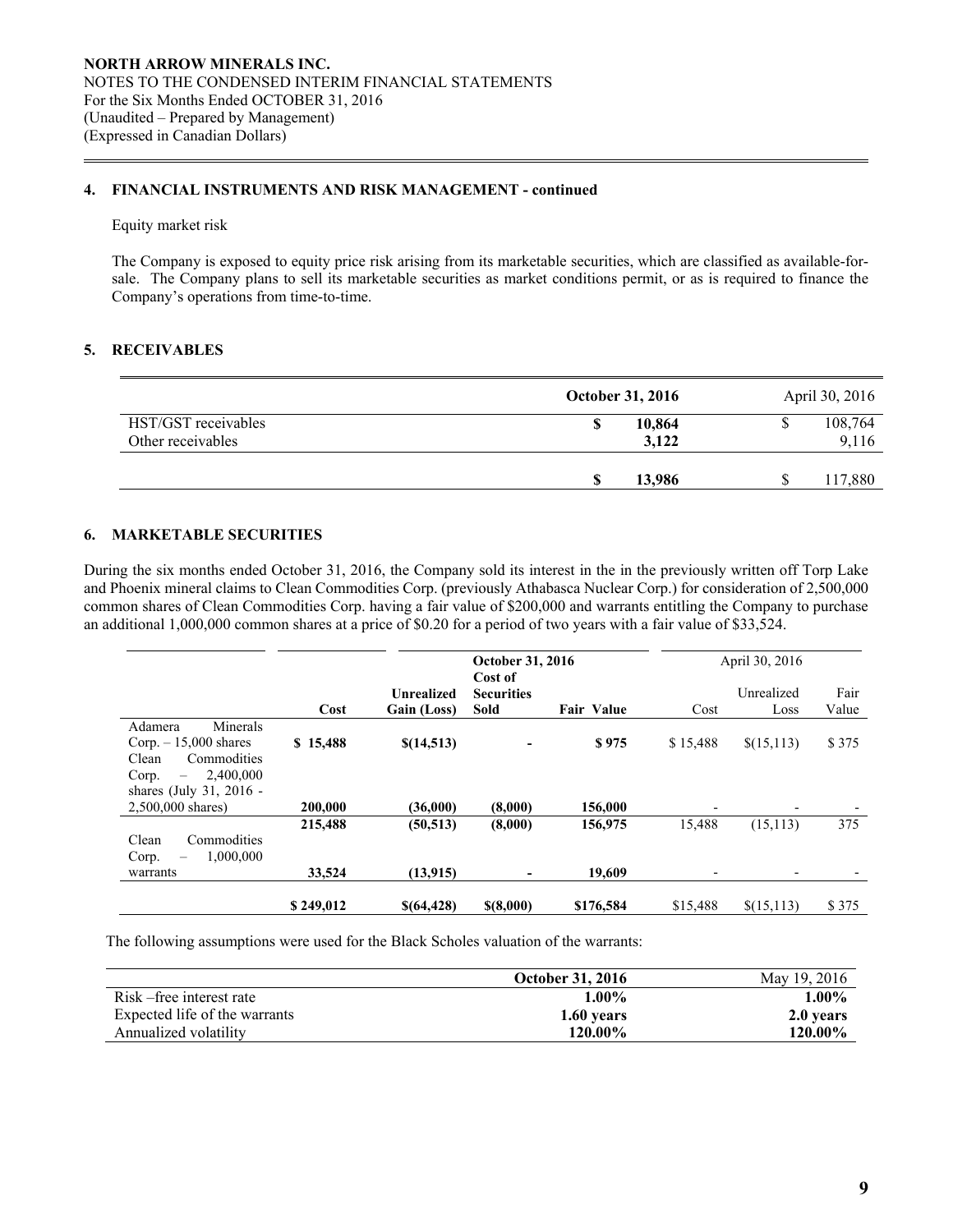# **7. EQUIPMENT**

 $\overline{a}$ 

|                                 | Office and computer | Field        |              |
|---------------------------------|---------------------|--------------|--------------|
|                                 | equipment           | equipment    | <b>Total</b> |
|                                 |                     |              |              |
| Cost                            |                     |              |              |
| Balance, April 30, 2015         | \$17,265            | \$93,775     | \$111,040    |
| Additions                       | 15,494              |              | 15,494       |
| Balance, April 30, 2016         | 32,759              | 93,775       | 126,534      |
| <b>Additions</b>                |                     |              |              |
| Balance, October 31, 2016       | \$32,759            | \$93,775     | \$126,534    |
|                                 |                     |              |              |
| <b>Accumulated Amortization</b> |                     |              |              |
| Balance, April 30, 2015         | \$8,279             | 9,377<br>S.  | \$17,656     |
| Additions                       | 5,020               | 16,879       | 21,899       |
| Balance, April 30, 2016         | 13,299              | 26,256       | 39,555       |
| <b>Additions</b>                | 2,920               | 6,752        | 9,672        |
| Balance, October 31, 2016       | \$16,219            | 33,008<br>S. | \$49,227     |
|                                 |                     |              |              |
| <b>Carrying amounts</b>         |                     |              |              |
| April 30, 2016                  | \$19,460            | \$67,519     | \$86,979     |
| October 31, 2016                | \$16,540            | \$60,767     | \$77,307     |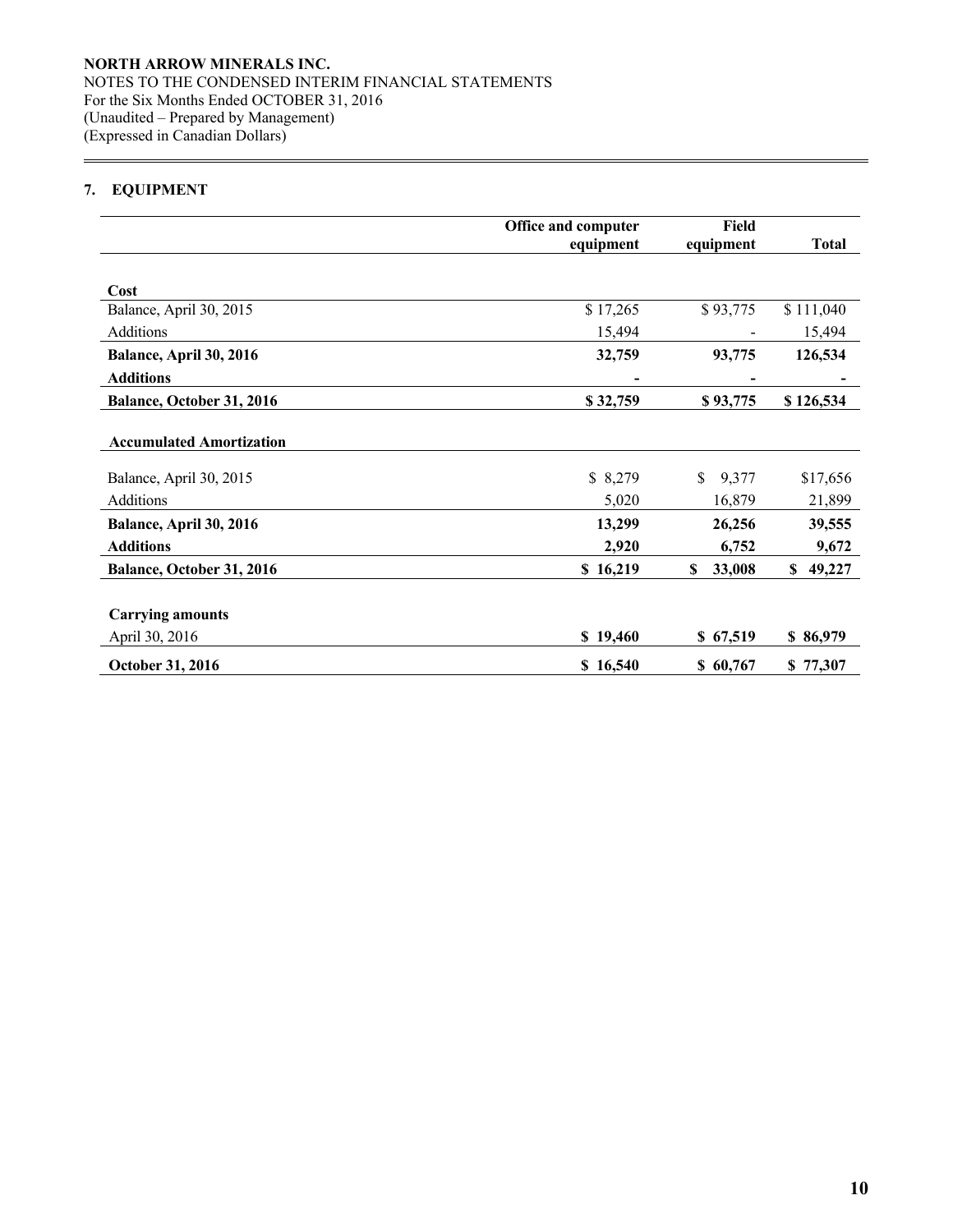# **8. EXPLORATION AND EVALUATION ASSETS**

 $\overline{a}$ 

|                                                               |                          | <b>Expended</b><br>During the | Write-offs<br>During the | October 31,         |
|---------------------------------------------------------------|--------------------------|-------------------------------|--------------------------|---------------------|
|                                                               | April 30, 2016           | Period                        | Period                   | 2016                |
| <b>Diamond Properties</b>                                     |                          |                               |                          |                     |
| Lac de Gras, Canada                                           |                          |                               |                          |                     |
| <b>Exploration</b> costs                                      | \$235,404                | \$                            | \$                       | \$235,404           |
| Acquisition and tenure costs                                  | 277,918                  |                               |                          | 277,918             |
| Geological, data collection and assays                        | 153,559                  |                               |                          | 153,559             |
| Office and salaries                                           | 134,040                  |                               |                          | 134,040             |
|                                                               | 800,921                  | $\overline{\phantom{a}}$      |                          | 800,921             |
|                                                               |                          |                               |                          |                     |
| Pikoo, Canada                                                 |                          |                               |                          |                     |
| <b>Exploration</b> costs<br>Drilling                          | 1,242,974<br>2,085,859   | 4,161                         |                          | 1,247,135           |
| Acquisition and tenure costs                                  | 14,581                   | 729                           |                          | 2,085,859<br>15,310 |
| Geological, data collection and assays                        | 1,374,630                | 132,054                       | (49, 222)                | 1,457,462           |
| Office and salaries                                           | 529,006                  | 49,119                        |                          | 578,125             |
| Contribution from joint-venture partner                       | (637, 813)               |                               |                          | (637, 813)          |
|                                                               | 4,609,237                | 186,063                       | (49, 222)                | 4,746,078           |
|                                                               |                          |                               |                          |                     |
| Loki, Canada                                                  |                          |                               |                          |                     |
| <b>Exploration</b> costs                                      |                          | 2,857                         |                          | 2,857               |
| Acquisition and tenure costs                                  |                          | 1,608                         |                          | 1,608               |
| Geological, data collection and assays                        |                          | 45,899                        |                          | 45,899              |
| Office and salaries                                           |                          | 11,373<br>61,737              | $\blacksquare$           | 11,373              |
|                                                               |                          |                               |                          | 61,737              |
| Qilalugaq, Canada                                             |                          |                               |                          |                     |
| <b>Exploration</b> costs                                      | 357,350                  | 23,445                        |                          | 380,795             |
| Drilling                                                      |                          | 239,420                       |                          | 239,420             |
| Acquisition and tenure costs                                  | 73,670                   | 32,334                        |                          | 106,004             |
| Geological, data collection and assays                        | 3,395,314                | 60,608                        |                          | 3,455,922           |
| Office and salaries                                           | 252,634                  | 39,189                        | $\overline{\phantom{a}}$ | 291,823             |
|                                                               | 4,078,968                | 394,996                       | $\overline{\phantom{a}}$ | 4,473,964           |
| Luxx, Canada                                                  |                          |                               |                          |                     |
| <b>Exploration</b> costs                                      | 50,420                   |                               |                          | 50,420              |
| Acquisition and tenure costs                                  | 138,639                  | 94                            |                          | 138,733             |
| Geological, data collection and assays                        | 121,301                  |                               |                          | 121,301             |
| Office and salaries                                           | 43,221                   | 1,073                         | $\overline{\phantom{0}}$ | 44,294              |
|                                                               | 353,581                  | 1,167                         |                          | 354,748             |
|                                                               |                          |                               |                          |                     |
| Mel, Canada<br><b>Exploration costs</b>                       | 83,128                   |                               |                          |                     |
| Acquisition and tenure costs                                  | 130,866                  | 16,099<br>1,120               |                          | 99,227<br>131,986   |
| Geological, data collection and assays                        | 444,364                  | 65,615                        |                          | 509,979             |
| Office and salaries                                           | 55,906                   | 19,546                        |                          | 75,452              |
|                                                               | 714,264                  | 102,380                       | $\overline{a}$           | 816,644             |
|                                                               |                          |                               |                          |                     |
| Redemption, Canada                                            |                          |                               |                          |                     |
| <b>Exploration</b> costs                                      |                          | 5,399                         | (5,399)                  |                     |
| Drilling                                                      |                          | 21,436                        | (21, 436)                |                     |
| Acquisition and tenure costs                                  |                          | 10,204                        | (10,204)                 |                     |
| Geological, data collection and assays<br>Office and salaries |                          | 6,567                         | (6, 567)                 |                     |
| Recoveries                                                    |                          | 21,461                        | (21, 461)                |                     |
|                                                               | $\overline{\phantom{a}}$ | (56,100)<br>8,967             | 56,100<br>(8,967)        |                     |
|                                                               |                          |                               |                          |                     |
| <b>TOTAL</b>                                                  | \$<br>10,556,971         | 755,310                       | (58, 189)                | \$11,254,092        |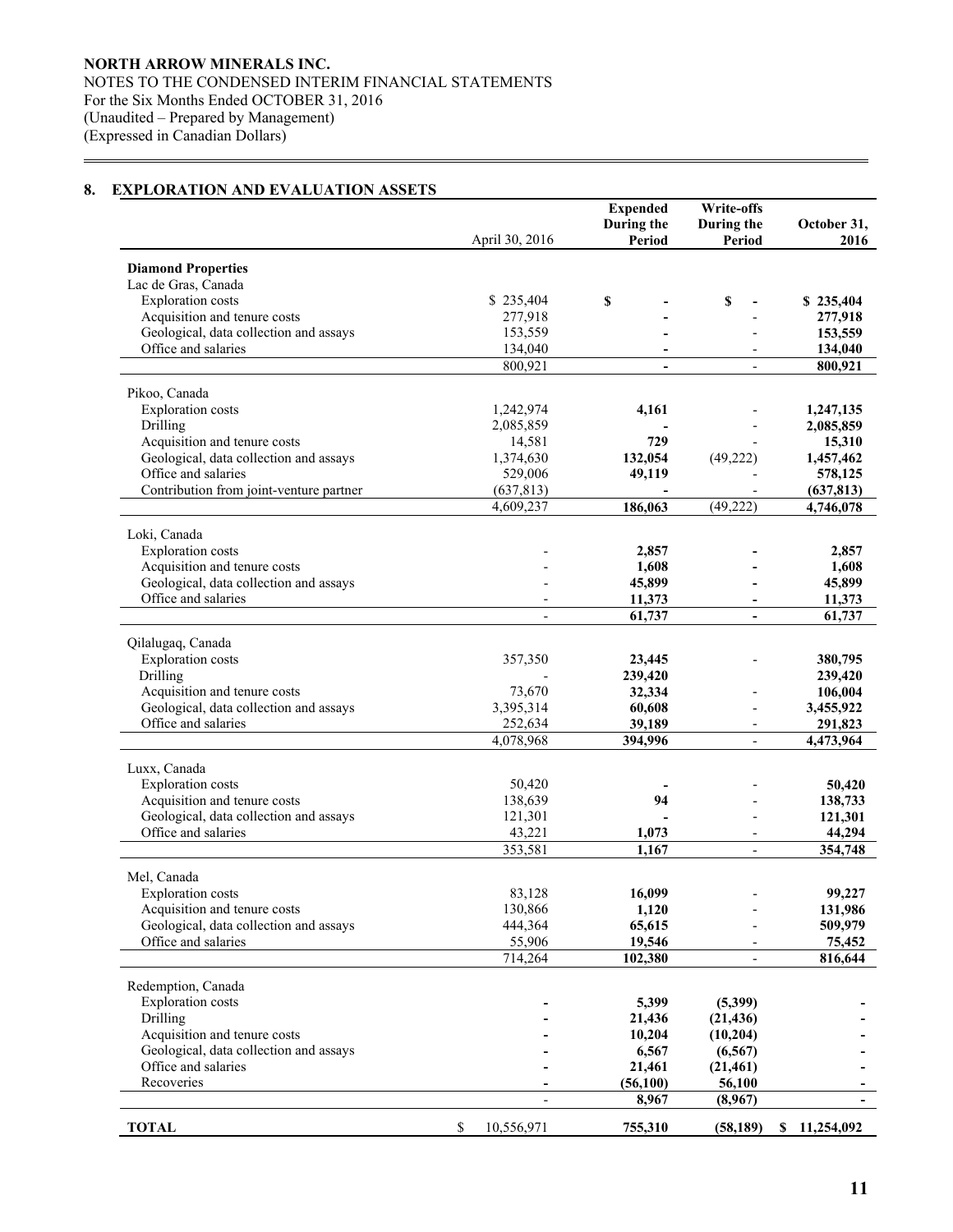$\overline{a}$ 

|                                                               |                        | Expended             | Write-offs               |                  |
|---------------------------------------------------------------|------------------------|----------------------|--------------------------|------------------|
|                                                               |                        | During the           | During the               |                  |
|                                                               | April 30, 2015         | Year                 | Year                     | April 30, 2016   |
| <b>Diamond Properties</b>                                     |                        |                      |                          |                  |
| Lac de Gras, Canada                                           |                        |                      |                          |                  |
| <b>Exploration</b> costs                                      | \$235,404              | \$                   | \$                       | \$235,404        |
| Acquisition and tenure costs                                  | 277,918                |                      |                          | 277,918          |
| Geological, data collection and assays                        | 153,559                |                      |                          | 153,559          |
| Office and salaries                                           | 134,040                |                      |                          | 134,040          |
|                                                               | 800,921                | $\blacksquare$       | $\mathbf{r}$             | 800,921          |
| Pikoo, Canada                                                 |                        |                      |                          |                  |
| <b>Exploration</b> costs                                      | 918,487                | 324,487              |                          | 1,242,974        |
| Drilling                                                      | 1,376,586              | 709,273              |                          | 2,085,859        |
| Acquisition and tenure costs                                  | 13,504                 | 1,077                |                          | 14,581           |
| Geological, data collection and assays                        | 860,902                | 513,728              |                          | 1,374,630        |
| Office and salaries                                           | 383,329                | 145,677              |                          | 529,006          |
| Contribution from joint-venture partner                       | (457,764)              | (180, 049)           |                          | (637, 813)       |
|                                                               | 3,095,044              | 1,514,193            | $\overline{\phantom{a}}$ | 4,609,237        |
| Timiskaming, Canada                                           |                        |                      |                          |                  |
| <b>Exploration</b> costs                                      | 4,638                  |                      | (4,638)                  |                  |
| Drilling                                                      | 94,389                 |                      | (94, 389)                |                  |
| Acquisition and tenure costs                                  | 326,757                | 139                  | (326, 896)               |                  |
| Geological, data collection and assays                        | 68,751                 |                      | (68, 751)                |                  |
| Office and salaries                                           | 14,402                 | 132                  | (14, 534)                |                  |
| Contribution from joint-venture partner                       | (11,908)               |                      | 11,908                   |                  |
|                                                               | 497,029                | 271                  | (497,300)                |                  |
| Qilalugaq, Canada                                             |                        |                      |                          |                  |
| <b>Exploration</b> costs                                      | 291,030                | 66,320               |                          | 357,350          |
| Acquisition and tenure costs                                  | 71,463                 | 2,207                |                          | 73,670           |
| Geological, data collection and assays                        | 3,143,171              | 252,143              |                          | 3,395,314        |
| Office and salaries                                           | 224,821                | 27,813               |                          | 252,634          |
|                                                               | $\overline{3,730,485}$ | 348,483              | $\blacksquare$           | 4,078,968        |
| Luxx, Canada                                                  |                        |                      |                          |                  |
| <b>Exploration</b> costs                                      | 40,803                 | 9,617                |                          | 50,420           |
| Acquisition and tenure costs                                  | 136,168                | 2,471                |                          | 138,639          |
| Geological, data collection and assays                        | 121,301                |                      |                          | 121,301          |
| Office and salaries                                           | 37,959                 | 5,262                | $\overline{\phantom{a}}$ | 43,221           |
|                                                               | 336,231                | 17,350               | $\blacksquare$           | 353,581          |
| Mel, Canada                                                   |                        |                      |                          |                  |
| <b>Exploration</b> costs                                      | 10,205                 | 72,923               |                          | 83,128           |
| Acquisition and tenure costs                                  | 128,472                | 2,394                |                          | 130,866          |
| Geological, data collection and assays                        | 183,337                | 261,027              |                          | 444,364          |
| Office and salaries                                           | 18,684                 | 37,222               |                          | 55,906           |
|                                                               | 340,698                | 373,566              |                          | 714,264          |
|                                                               |                        |                      |                          |                  |
| Redemption, Canada                                            |                        |                      |                          |                  |
| <b>Exploration</b> costs<br>Drilling                          | 429,053                | 188,937              | (617,990)                |                  |
| Acquisition and tenure costs                                  | 124,964                | 783,277              | (908, 241)               |                  |
|                                                               | 55,485                 | 21,024               | (76, 509)                |                  |
| Geological, data collection and assays<br>Office and salaries | 1,058,015              | 115,715              | (1, 173, 730)            |                  |
| Recoveries                                                    | 218,107<br>(50,000)    | 145,671<br>(800,000) | (363,778)<br>850,000     |                  |
|                                                               | 1,835,624              | 454,624              | (2,290,248)              |                  |
|                                                               |                        |                      |                          |                  |
| <b>TOTAL</b>                                                  | \$<br>10,636,032       | \$2,708,487          | \$(2,787,548)            | \$<br>10,556,971 |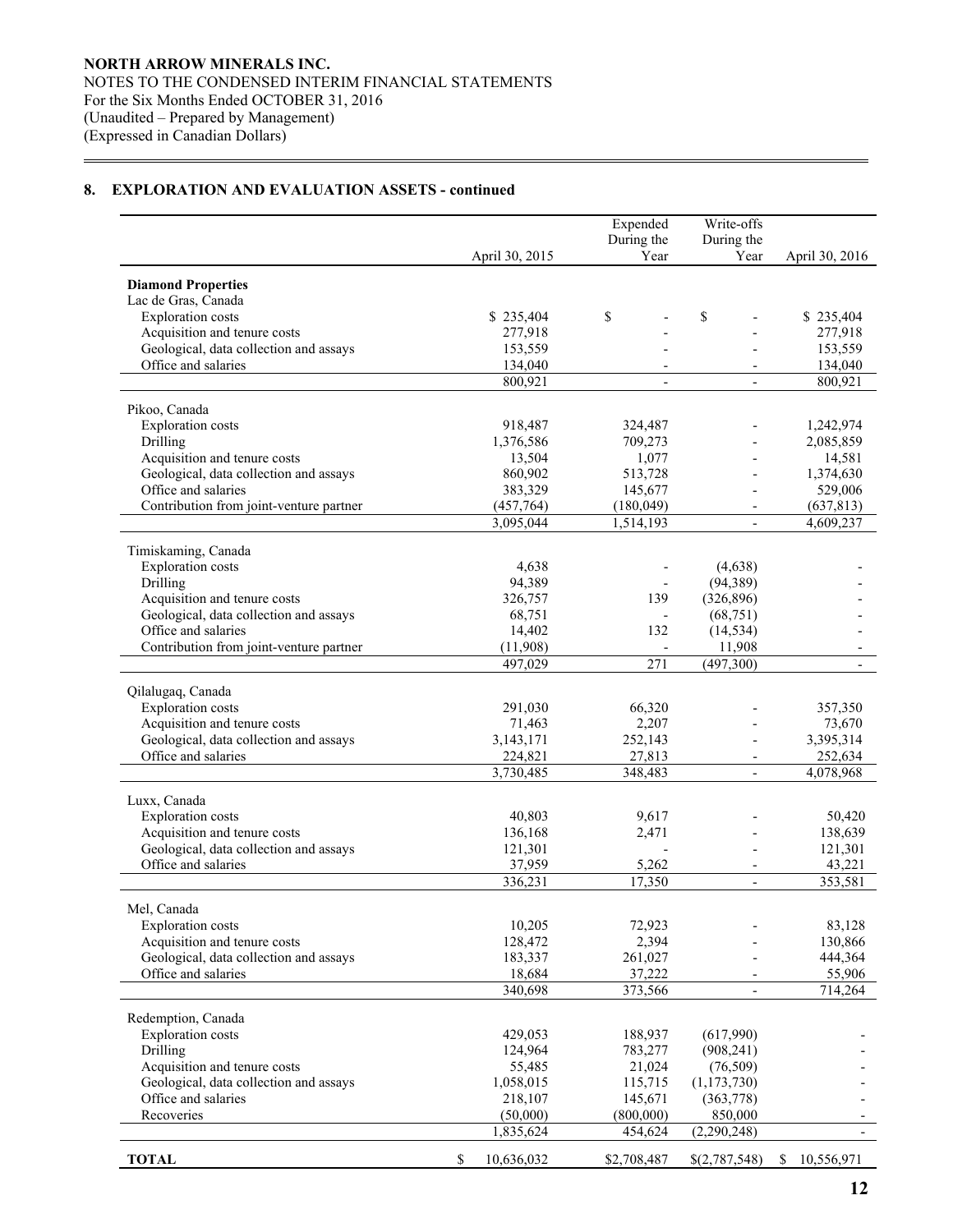Title to exploration and evaluation assets involves certain inherent risks due to the difficulties of determining the validity of certain claims as well as the potential for problems arising from the frequently ambiguous conveyancing history characteristic of many exploration and evaluation assets. The Company has investigated title to all of its exploration and evaluation assets and, to the best of its knowledge, title to all of these assets are in good standing.

#### **Diamond Properties, Canada**

 $\overline{a}$ 

#### Lac de Gras, Northwest Territories

In August 2011, the Company entered into an option agreement with Harry Winston Diamond Mines Ltd. (subsequently Dominion Diamond Corp.) ("Dominion"), and Springbok Holdings Inc. ("Springbok"), to jointly explore Springbok and the Company's Lac de Gras property and Dominion's land holdings contiguous to Springbok and the Company's Lac de Gras property (collectively, the "JV Property").

Dominion was to incur exploration expenditures of at least \$5,000,000 over a 5-year period to allow the option to vest. Upon vesting, a joint venture would be formed whereby Dominion would hold a 55% interest and the Company and Springbok would share equally a 45% interest in the JV Property.

On October 24, 2012, the Company entered into an agreement with Springbok to acquire Springbok's 50% interest in the Lac de Gras property (the "Springbok Interests"). The Springbok Interests included the right to obtain a 22.5% interest in the JV Property, subject to the terms and conditions of the option agreement among Springbok, the Company and Dominion. Under the terms of the agreement with Springbok, the Company issued 1,000,000 shares at a value of \$235,000 to Springbok for the Springbok Interests. As additional consideration, in the event that Dominion exercises its option and earns a 55% interest in the JV Property (complete) and the Company subsequently incurs \$2 million in joint venture expenditures on the JV Property, the Company will issue to Springbok that number of common shares of the Company having a value of \$1 million.

During the year ended April 30, 2015, the Company was advised that Dominion had incurred \$5,000,000 of expenditures. In October 2015, the Company and Dominion finalized a joint venture agreement having an effective date of June 1, 2015 to govern the ongoing evaluation of the JV Property on the basis of a 45%/55% (North Arrow/Dominion) joint venture. In January 2016, the joint venture approved an exploration budget for the period from February 2016 to January 2017. The Company has elected not to contribute its share of the cost of the program and expects its interest in the joint venture to be diluted proportionately.

#### Timiskaming, Pikoo and Qilalugaq Diamond Projects, Canada

In April 2013, the Company closed an assignment agreement with 0954506 B.C. Ltd. ("BCCo") under which the Company acquired BCCo's interest and obligations in three option agreements to earn 80% interests in the Timiskaming, Pikoo and Qilalugaq diamond projects. Stornoway Diamond Corporation ("Stornoway") was the holder of a 100% interest in all three projects. BCCo is a private company controlled by a party related to a director of the Company. Under the terms of the assignment agreement, the Company paid BCCo \$20,000 and issued BCCo 500,000 transferrable share purchase warrants. Each share purchase warrant entitles the holder to acquire one common share of the Company at a price of \$0.25 for a period of five years from the date of issuance.

### *Timiskaming diamond project, Ontario/Quebec*

 During the year ended April 30, 2014, the Company earned an 80% interest in the Timiskaming diamond project in accordance with the terms of an option agreement with Stornoway. Ongoing evaluation of the project is subject to an 80%/20% (Company/Stornoway) participating joint venture.

 During the year ended April 30, 2016, the Company wrote off \$497,300 of exploration and acquisition costs related to the Timiskaming project in recognition of the lack of significant planned exploration expenditures on the property.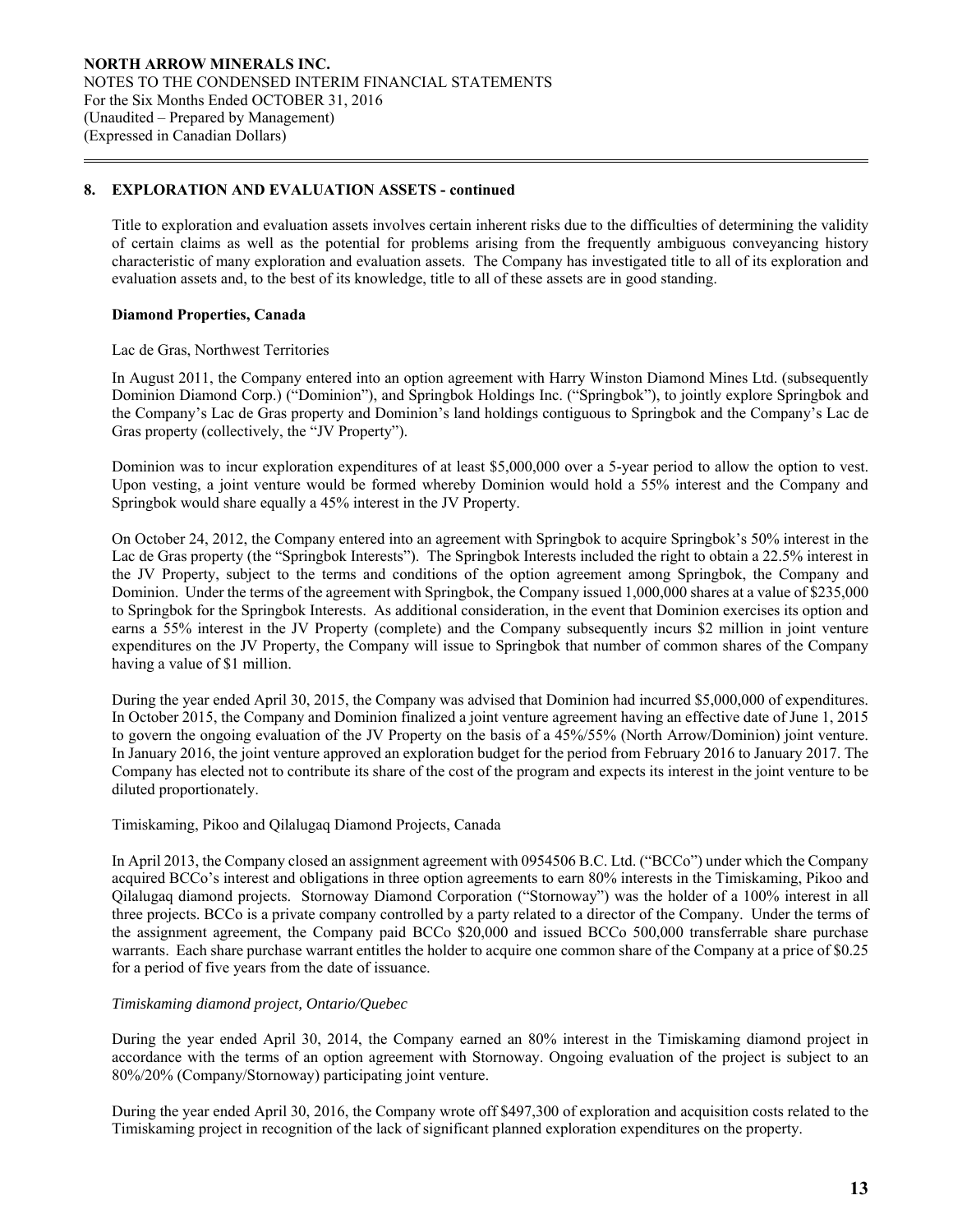#### **Diamond Properties, Canada - continued**

Timiskaming, Pikoo and Qilalugaq Diamond Projects, Canada - continued

#### *Qilalugaq diamond project, Nunavut*

 $\overline{a}$ 

During the year ended April 30, 2016, the Company earned an 80% interest in the Qilalugaq project in accordance with the terms of an option agreement with Stornoway. Ongoing evaluation of the project is subject to an 80%/20% (Company/Stornoway) participating joint venture. Stornoway has indicated that it will not fund its share of ongoing exploration costs and as such the Company's interest in the project shall increase proportionately.

The project is subject to a 3% net smelter royalty ("NSR") on metals produced and a 3% gross production royalty ("GPR") on the sale of industrial minerals, including diamonds. Subsequent to October 31, 2016, the Company reached and agreement where each of the NSR and GPR may be reduced to 1% subject to future contingent cash payments of \$5.15M and future staged exploration expenditures totalling \$20M.

#### *Pikoo diamond project, Saskatchewan*

During the year ended April 30, 2014, the Company earned an 80% interest in the Pikoo diamond project in accordance with the term of an option agreement with Stornoway. Ongoing evaluation of the project is subject to an 80%/20% (Company/Stornoway) participating joint venture. Stornoway has elected not to contribute its share of the 2016 exploration budget and as a result the Company's ownership interest in the Pikoo project is expected to increase proportionately.

In September 2014, the Company entered into separate option agreements with Eagle Plains Resources Ltd., Kalt Industries Ltd., and Canadian International Minerals Inc. to acquire interests in mineral properties in the Pikoo diamond project area. Under the terms of the agreements the Company can acquire 70% interests in the properties by reimbursing staking costs totalling \$5,600 (paid) and discovering a kimberlite on the properties within a three-year period. In the event that the Company earns a 70% interest in any of the properties, the property in question will be subject to a 2% GOR on diamonds, payable to the vendor. There will be retained a right to purchase 1% of any royalty granted at any time for \$1,000,000. The Company and Stornoway separately agreed to evaluate these properties under the Pikoo joint venture. During the six months ended October 31, 2016, the Company relinquished its option interest in the three agreements and wrote-off \$49,222 of expenditures at October 31, 2016.

#### *Redemption diamond project, Northwest Territories*

In July 2013, the Company entered into an option agreement with Arctic Star Exploration Corp. ("Arctic Star") whereby it could earn a 55% interest in Arctic Star's Redemption project in the Lac de Gras region of the Northwest Territories. Under the terms of the option agreement, the Company could earn a 55% interest in the project by incurring \$5,000,000 in exploration expenditures prior to July 1, 2017. On July 11, 2014, the Company and Arctic Star signed an addendum to the option agreement under which the project area was expanded to include three additional mineral claims and one mining lease. Certain of the project's leases are subject to a 1.5% gross-overriding royalty ("GOR") on any diamond production and a 1.5% NSR on any other commodity mined of which 0.5% of this royalty may be purchased for \$2,000,000.

Effective January 25, 2016 the Company closed the sale of a royalty interest in the Redemption property to Umgeni Holdings International Limited ("Umgeni") for \$800,000. Umgeni is a private company of which a director of the Company is a beneficiary of the sole shareholder. Umgeni paid the Company \$800,000 to acquire the following royalty interests:

• a 1.5% GOR on diamonds and a 1.5% NSR royalty on base and precious metals for the three mineral claims owned 100% by the Company and not subject to the option agreement (subsequently part of the Loki project);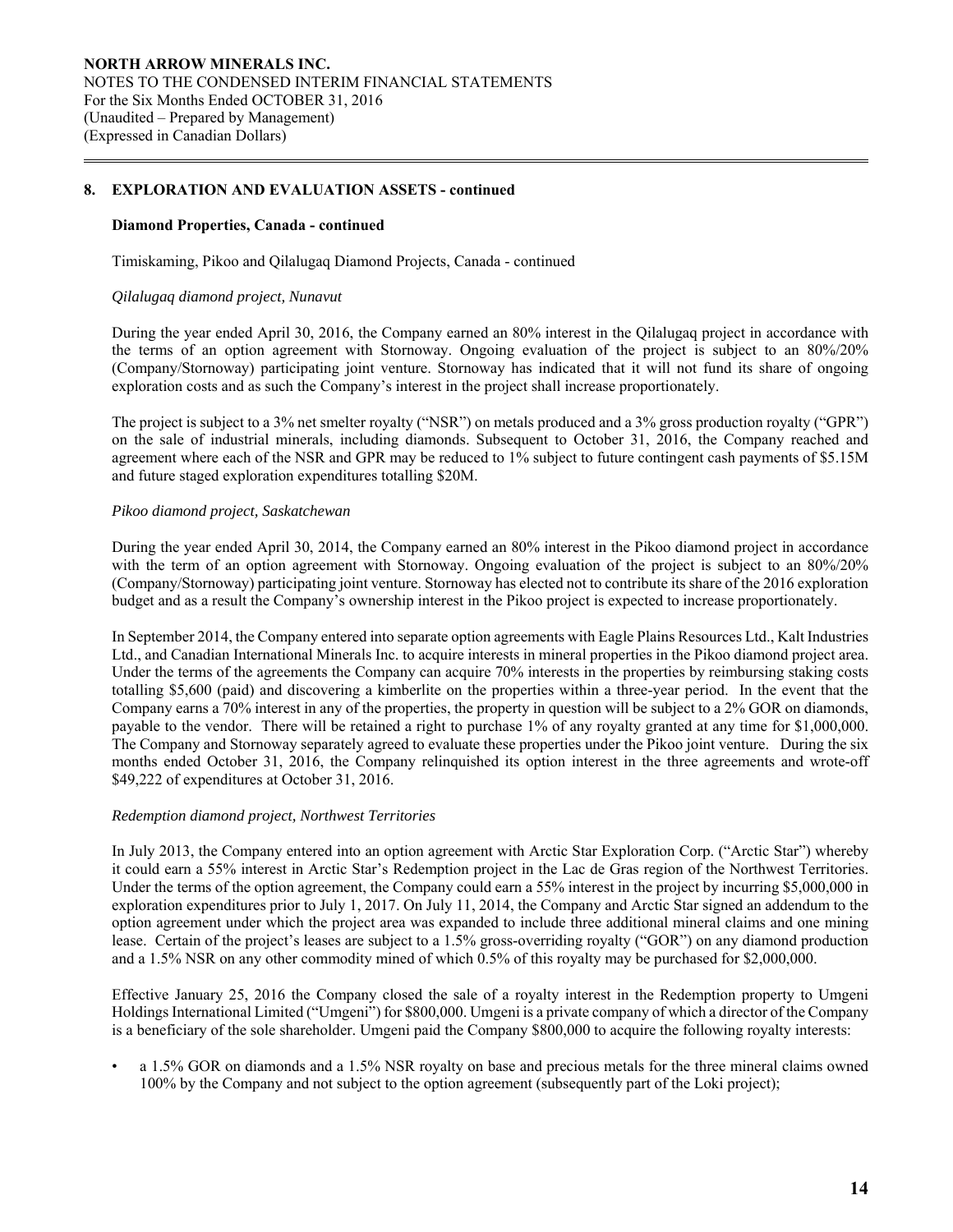#### **Diamond Properties, Canada – continued**

 $\overline{a}$ 

#### *Redemption diamond project, Northwest Territories - continued*

• a 1.25% GOR and 1.25% NSR on 12 mineral claims and 5 mining leases (the "ADD Claims") that are subject to the option agreement with Arctic Star. These 1.25% royalties will be payable from the Company's ultimate interest in the ADD claims and the Company will have sole responsibility for paying them. If the Company decides not to proceed beyond 2016 with further exploration under the option agreement with Arctic Star, Umgeni has the right to acquire the Company's interest in the option. If Umgeni does not acquire the Company's interest in the option agreement and the option agreement terminates, then Umgeni will have no further right to receive royalties for any ADD Claims in which the Company does not retain an interest. Arctic Star consented to the granting of these 1.25% royalties on the ADD Claims and the possible future transfer to Umgeni of the Company's interest in the option agreement. It is a further term of the agreement with Umgeni that the Company must conduct a minimum \$800,000 exploration program at the Redemption project before August 31, 2016 (completed).

Effective April 30, 2016, the Company wrote off exploration and acquisition costs of \$2,290,248 related to the Redemption project in recognition of the lack of exploration success with the drilling programs. In August, 2016, Umgeni elected not to acquire the Company's interest in the option agreement and the Company issued a notice to Arctic Star of the Company's intent to relinquish its option to earn an interest in the Redemption project. Further to the July 11, 2014 addendum to the option agreement, the Company also notified Arctic Star of the Company's intent to retain a 55% interest in one mineral claim contiguous to the Redemption project.

#### Loki project, Northwest Territories

The Loki project consists of certain claims staked in the Lac de Gras region of the Northwest Territories. The Company holds a 100% interest in these claims subject to a 1.5% GOR on diamonds ("GOR") and a 1.5% NSR on base and precious metals granted to Umgeni under the terms of the January 2016 royalty purchase agreement.

#### Mel project, Nunavut

In July 2013, the Company acquired a 100% interest in the Mel diamond project in Nunavut. The acquisition was subject to a purchase and sale agreement with Anglo Celtic Exploration Ltd., a private company controlled by a director of the Company. Under the terms of the agreement, the Company acquired a 100% interest in the property for consideration of a 1% GOR and 250,000 warrants entitling the holder to acquire 250,000 shares at a price of \$0.65 per share for a period of five years. The warrants had a fair value of \$126,502 which has been included in acquisition costs. In addition, the Company retains the right to buy back one half of the gross overriding royalty for \$1,000,000 at any time.

#### Luxx project, Nunavut

In July 2013, the Company acquired a 100% interest in the Luxx diamond project in Nunavut. The acquisition was subject to a purchase and sale agreement with Anglo Celtic Exploration Ltd., a private company controlled by a director of the Company. Under the terms of the agreement, the Company acquired a 100% interest in the property for consideration of a 1% GOR and 250,000 warrants entitling the holder to acquire 250,000 shares at a price of \$0.65 per share for a period of five years. The warrants had a fair value of \$126,502 which has been included in acquisition costs. In addition, the Company retains the right to buy back one half of the gross overriding royalty for \$1,000,000 at any time.

### **Gold and Base Metal Properties, Canada**

 In addition to the properties described above, the Company maintains interests in various gold and base metal properties in the Northwest Territories and Nunavut.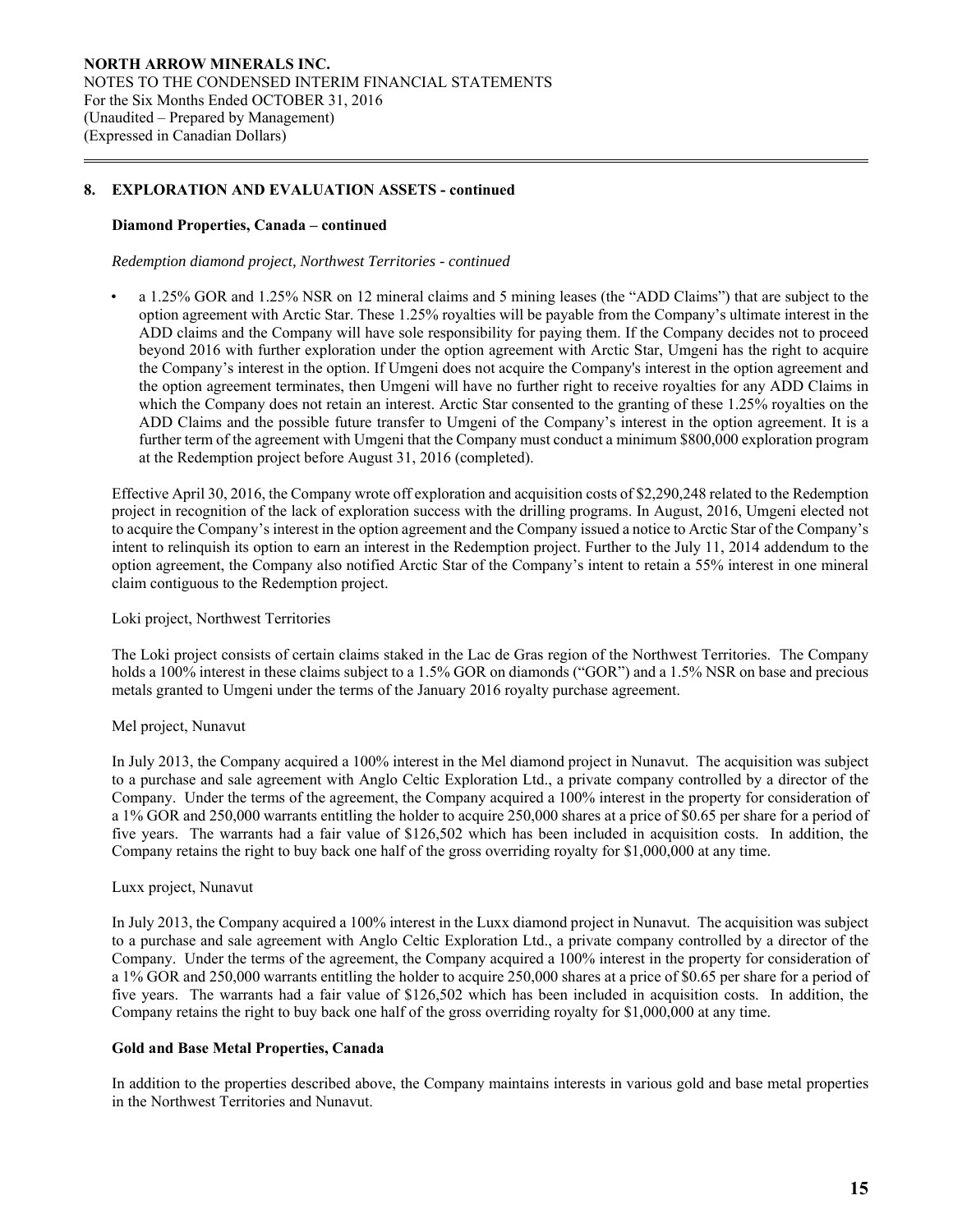#### **Gold and Base Metal Properties, Canada – continued**

Hope Bay Property, Nunavut

 $\overline{a}$ 

On January 28, 2011, amended February 1, 2013 and May 30, 2014, the Company entered into an agreement with Chelsea Minerals Corp. ("Chelsea"), whereby Chelsea had the option to earn a 60% interest in the Company's Hope Bay Oro gold project in Nunavut, consisting of five mining leases. In May 2011, Chelsea was acquired by Sennen Resources Ltd. (subsequently Sennen Potash Corp.) ("Sennen") pursuant to a Plan of Arrangement and Sennen assumed Chelsea's obligations pursuant to the agreement. Effective April 14, 2015, Sennen terminated their interest in the project pursuant to the terms of the option agreement.

Beaverdam, North Carolina, USA

Effective September 30, 2016, the Company sold data and information related to the previously written off Beaverdam Project in North Carolina to WCP Resources Ltd. for proceeds up to US\$50,000. At October 31, 2016, the Company had received proceeds of US\$25,000 (\$32,500).

Torp Lake, Nunavut and Phoenix, Northwest Territories

Effective May 19, 2016, the Company sold its interest in the in the previously written off Torp Lake and Phoenix mineral claims to Clean Commodities Corp. (Note 6) for consideration of 2,500,000 common shares of Clean Commodities Corp. having a fair value of \$200,000 and warrants entitling the Company to purchase an additional 1,000,000 common shares at a price of \$0.20 for a period of two years with a fair value of \$33,524.

### **9. ACCOUNTS PAYABLE AND ACCRUED LIABILITIES**

|                     | <b>October 31, 2016</b> |                          | April 30, 2016 |
|---------------------|-------------------------|--------------------------|----------------|
| Trade payables      |                         | 31,933                   | 576,421        |
| Accrued liabilities |                         | $\overline{\phantom{0}}$ | 30,000         |
|                     |                         |                          |                |
|                     |                         | 31,933                   | 606,421        |

#### **10. CAPITAL STOCK AND RESERVES**

#### **Authorized share capital**

The authorized share capital of the Company is an unlimited number of common shares without par value.

#### **Share issuances**

On May 28, 2015, the Company completed a private placement of 4,211,000 flow-through shares at a price of \$0.95 per share for total gross proceeds of \$4,000,450. As part of this private placement the Company paid finders' fees and costs totalling \$347,697. There was no flow through share premium on the issuance of the flow through shares.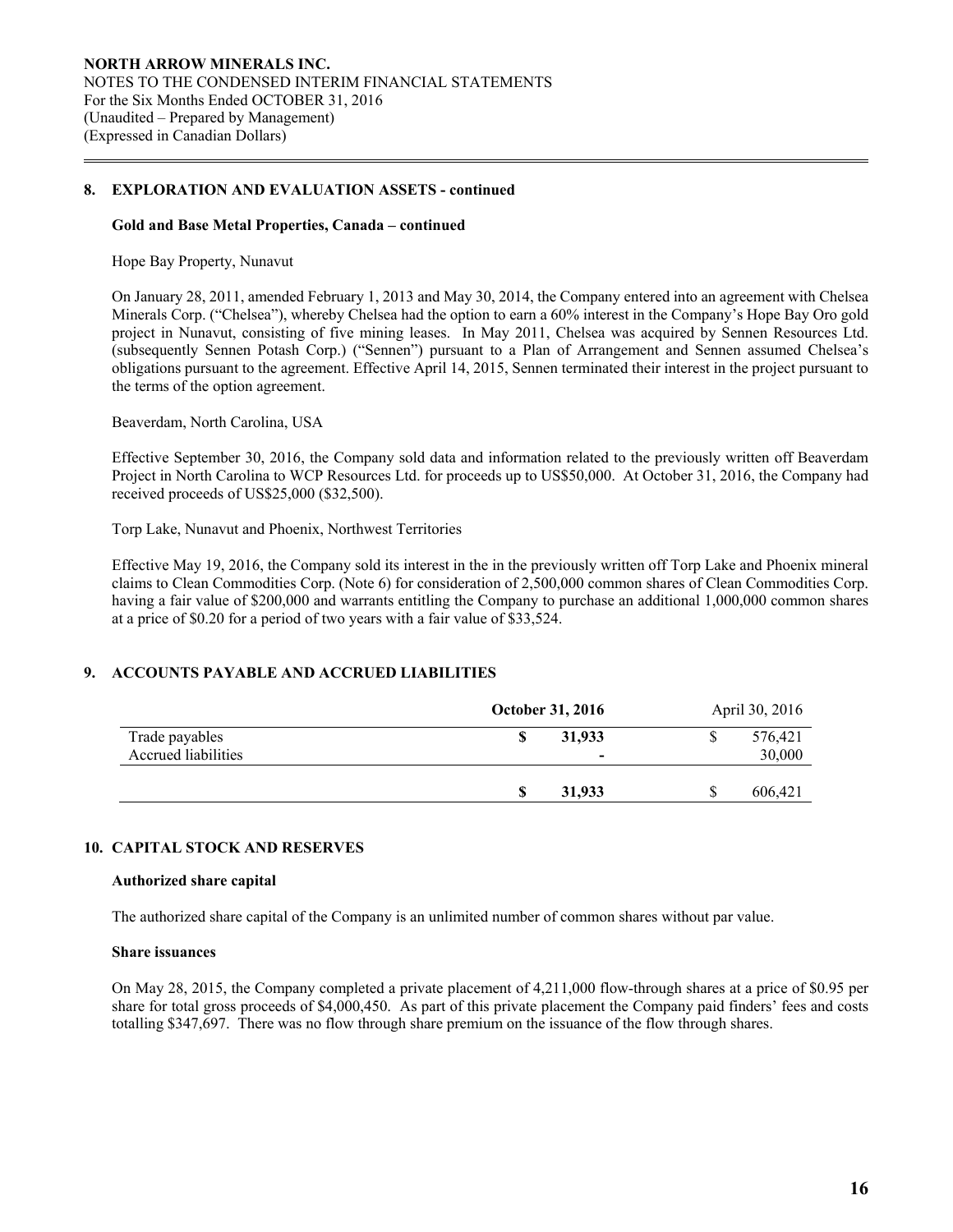#### **10. CAPITAL STOCK AND RESERVES - continued**

#### **Stock options and warrants**

 $\overline{a}$ 

 The Company's stock option plan (the "Plan") has been approved by shareholders at all annual general and special meetings since and including November 2011. The Plan gives the directors the authority to grant options to directors, officers, employees and consultants. The maximum number of shares to be issued under the Plan is 10% of the issued and outstanding common shares at the time of the grant. The exercise price of each option granted shall not be less than the market price at the date of grant less a discount up to 25% in accordance with the policies of the TSX Venture Exchange ("TSXV").

Options granted can have a term up to 5 years with vesting provisions determined by the directors in accordance with TSXV policies for Tier 2 Issuers, with a typical vesting period of 25% upon grant and 25% every six months thereafter.

As at October 31, 2016, the following stock options were outstanding:

| Number of     | Exercise  | Number of            |                    |
|---------------|-----------|----------------------|--------------------|
| <b>Shares</b> | Price     | <b>Shares Vested</b> | <b>Expiry Date</b> |
| 2,075,000     | 0.27      | 2,075,000            | May 10, 2018       |
| 200,000       | 0.50<br>S | 200,000              | September 23, 2018 |
| 985,000       | 0.70      | 985,000              | January 28, 2019   |
| 680,000       | 0.60      | 680,000              | September 25, 2019 |
| 200,000       | 0.54      | 200,000              | December 16, 2019  |
| 4,140,000     |           | 4,140,000            |                    |

A summary of the Company's stock option activity is as follows:

|                                         |            | Weighted              |
|-----------------------------------------|------------|-----------------------|
|                                         | Number     | Average               |
|                                         | of Options | <b>Exercise Price</b> |
| Balance, April 30, 2015                 | 4,318,000  | \$0.47                |
| Expired and forfeited                   | (125,000)  | 0.51                  |
| Balance, April 30, 2016                 | 4,193,000  | 0.47                  |
| Expired and forfeited                   | (53,000)   | 2.00                  |
| Balance, October 31, 2016               | 4,140,000  | \$0.45                |
|                                         |            |                       |
| Number of options currently exercisable | 4,140,000  | \$0.45                |

 During the six months ended October 31, 2016, the Company granted nil stock options (October 31, 2015 – nil). The estimated fair value of the options granted during the year is \$nil (2015 – \$nil). During the six months ended October 31, 2016, the Company recognized share-based compensation of \$2,068 (October 31, 2015 – \$121,106) relating to options vested during the period.

A summary of the Company's warrant activity is as follows:

|                           | Number       | Weighted              |
|---------------------------|--------------|-----------------------|
|                           | of           | Average               |
|                           | Warrants     | <b>Exercise Price</b> |
| Balance, April 30, 2015   | $*1,000,000$ | \$0.45                |
| Issued                    |              |                       |
| Balance, April 30, 2016   | 1,000,000    | 0.45                  |
| Issued                    |              |                       |
|                           |              |                       |
| Balance, October 31, 2016 | 1,000,000    | \$ 0.45               |
|                           |              |                       |

\*- 500,000 warrants exercisable at a price of \$0.25 per share expire April 29, 2018

\*- 500,000 warrants exercisable at a price of \$0.65 per share expire August 19, 2018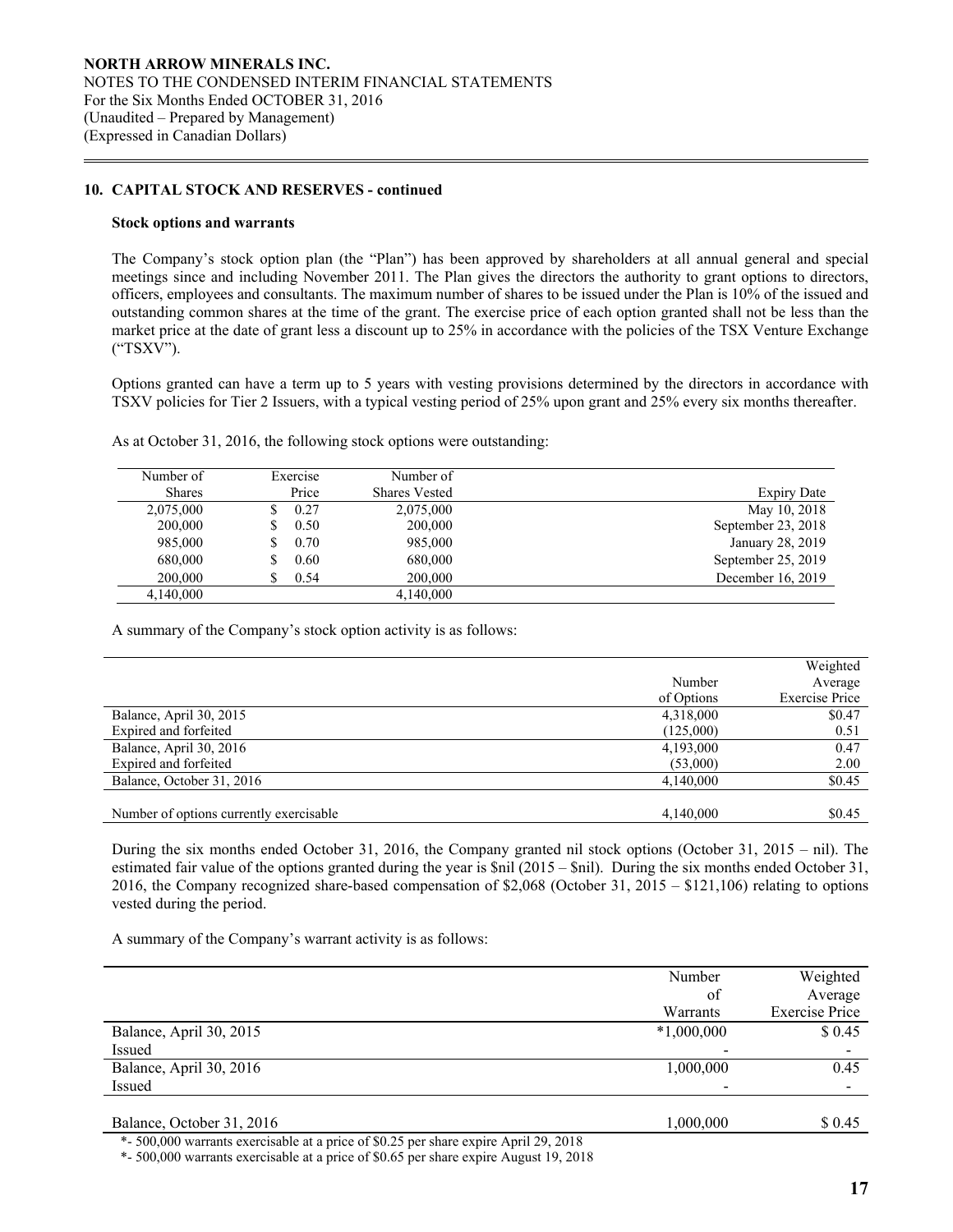### **11. RELATED PARTY TRANSACTIONS**

 Details of the transactions between the Company and related parties not disclosed elsewhere in the financial statements are disclosed below.

Related party transactions

 $\overline{a}$ 

Certain companies which have an officer and/or director or former officer and/or director in common and render services or are charged for certain services are as follows:

|                               | Nature of transactions            |
|-------------------------------|-----------------------------------|
| Anglo Celtic Exploration Ltd. | Interest and consulting           |
| Strongbow Exploration Inc.    | Exploration and administration    |
| New Dimension Resources Ltd.  | Administration                    |
| Northair Silver Corp.         | Accounting and corporate services |

The Company incurred the following transactions in the normal course of operations in connection with companies which have an officer and/or director in common.

- a) Paid or accrued consulting fees of \$9,000 (2015 \$nil) to the corporate secretary of the Company. This amount is included in salaries disclosed below.
- b) Paid \$1,924 (2015 \$1,924) for office and rent to Anglo Celtic Exploration Ltd.
- c) Received or accrued from New Dimension Resources Ltd. and Strongbow Exploration Inc. \$13,800 (2015 \$9,300) for rent, office and administrative costs.
- d) Amounts due to related parties of \$2,249 (April 30, 2016 \$2,249) is owing to Northair Silver Corp., a company that previously had common officers.
- e) Included in other receivables is \$3,122 (April 30, 2016 \$9,116) due from companies having a director or officers in common.

The remuneration of directors and key management personnel during the year ended October 31, 2016 was as follows:

|                                                                                                              |   | October 31,<br>2016        | October 31,<br>2015         |
|--------------------------------------------------------------------------------------------------------------|---|----------------------------|-----------------------------|
| Salaries <sup>1</sup><br>Salaries in exploration costs <sup>1</sup><br>Share-based compensation <sup>2</sup> | S | 110,414<br>41,086<br>2,068 | 112,748<br>31,676<br>73,692 |
| Total                                                                                                        |   | 153,568                    | 218,116                     |

1 – When key management is working specifically on mineral properties their time is capitalized against the mineral property.

2 – Share-based compensation is the fair value of options that have been granted to directors and key management personnel.

During the year ended April 30, 2016, the Company entered into an employment agreement with a senior employee and officer for his services requiring a minimum annual payment of \$225,000. In addition, the employment agreement contains clauses which could provide for a payment or payments in excess of \$450,000 on termination of employment or conclusion of a change in control or similar transaction.